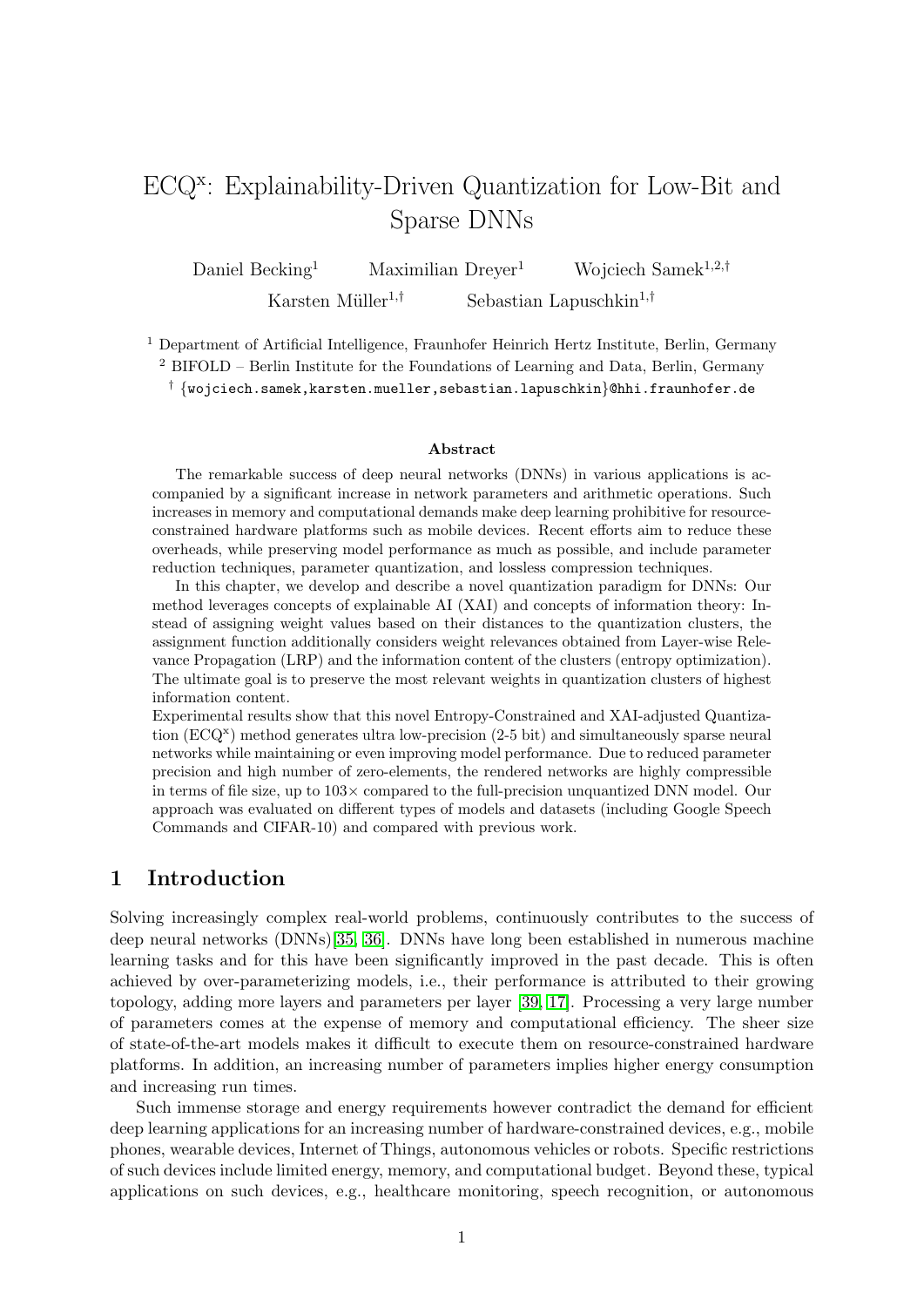driving, require low latency and/or data privacy. These latter requirements are addressed by executing and running the aforementioned applications directly on the respective devices (also known as "edge computing") instead of transferring data to third-party cloud providers prior to processing.

In order to tailor deep learning to resource-constrained hardware, a large research community has emerged in recent years [\[10,](#page-17-0) [43\]](#page-19-3). By now, there exists a vast amount of tools to reduce the number of operations and model size, as well as tools to reduce the precision of operands and operations (bit width reduction, going from floating point to fixed point). Topics range from neural architecture search (NAS), knowledge distillation, pruning/sparsification, quantization, lossless compression and hardware design.

Beyond all, quantization and sparsification are very promising and show great improvements in terms of neural network efficiency optimization [\[20,](#page-18-1) [41\]](#page-19-4). Sparsification sets less important neurons or weights to zero and quantization reduces parameter's bit widths from default 32 bit float to, e.g., 4 bit integer. These two techniques enable higher computational throughput, memory reduction and skipping of arithmetic operations for zero-valued elements, just to name a few benefits. However, combining both high sparsity and low precision is challenging, especially when relying only on the weight magnitudes as a criterion for the assignment of weights to quantization clusters.

In this work, we propose a novel neural network quantization scheme to render low-bit and sparse DNNs. More precisely, our contributions can be summarized as follows:

- 1. Extending the state-of-the-art concept of entropy-constrained quantization (ECQ) to utilize concepts of XAI in the clustering assignment function.
- 2. Use relevances observed from Layer-wise Relevance Propagation (LRP) at the granularity of per-weight decisions to correct the magnitude-based weight assignment.
- 3. Obtaining state-of-the-art or better results in terms of the trade-off between efficiency and performance compared to the previous work.

The chapter is organized as follows: First, an overview of related work is given. Second, in Section [3,](#page-3-0) basic concepts of neural network quantization are explained, followed by entropy-constrained quantization. Section [4](#page-5-0) describes the ECQ extension towards  $ECQ^x$  as an explainability-driven approach. Here, LRP is introduced and the per-weight relevance derivation for the assignment function presented. Next, the  $ECQ^x$  algorithm is described in detail. Section [5](#page-11-0) presents the experimental setup and obtained results, followed by the final conclusion in Section [6.](#page-15-0)

## 2 Related Work

A large body of literature exists that has focused on improving DNN model efficiency. Quantization is an approach that has shown great success [\[13\]](#page-17-1). While most research focuses on reducing the bit width for inference, [\[50\]](#page-20-0) and others focus on quantizing weights, gradients and activations to also accelerate backward pass and training. Quantized models often require fine-tuning or re-training to adjust model parameters and compensate for quantization-induced accuracy degradation. This is especially true for precisions  $\lt 8$  bit (cf. Figure [1](#page-3-1) in Section [3\)](#page-3-0). Trained quantization is often referred to as "quantization-aware training", for which additional trainable parameters may be introduced (e.g., scaling parameters [\[6\]](#page-17-2) or directly trained quantization levels (centroids) [\[51\]](#page-20-1)). A precision reduction to even 1 bit was introduced by BinaryConnect [\[8\]](#page-17-3). However, this kind of quantization usually results in severe accuracy drops. As an extension, ternary networks allow weights to be zero, i.e., constraining them to 0 in addition to  $w_-\$ and  $w_{+}$ , which yields results that outperform the binary counterparts [\[26\]](#page-18-2). In DNN quantization, most clustering approaches are based on distance measurements between the unquantized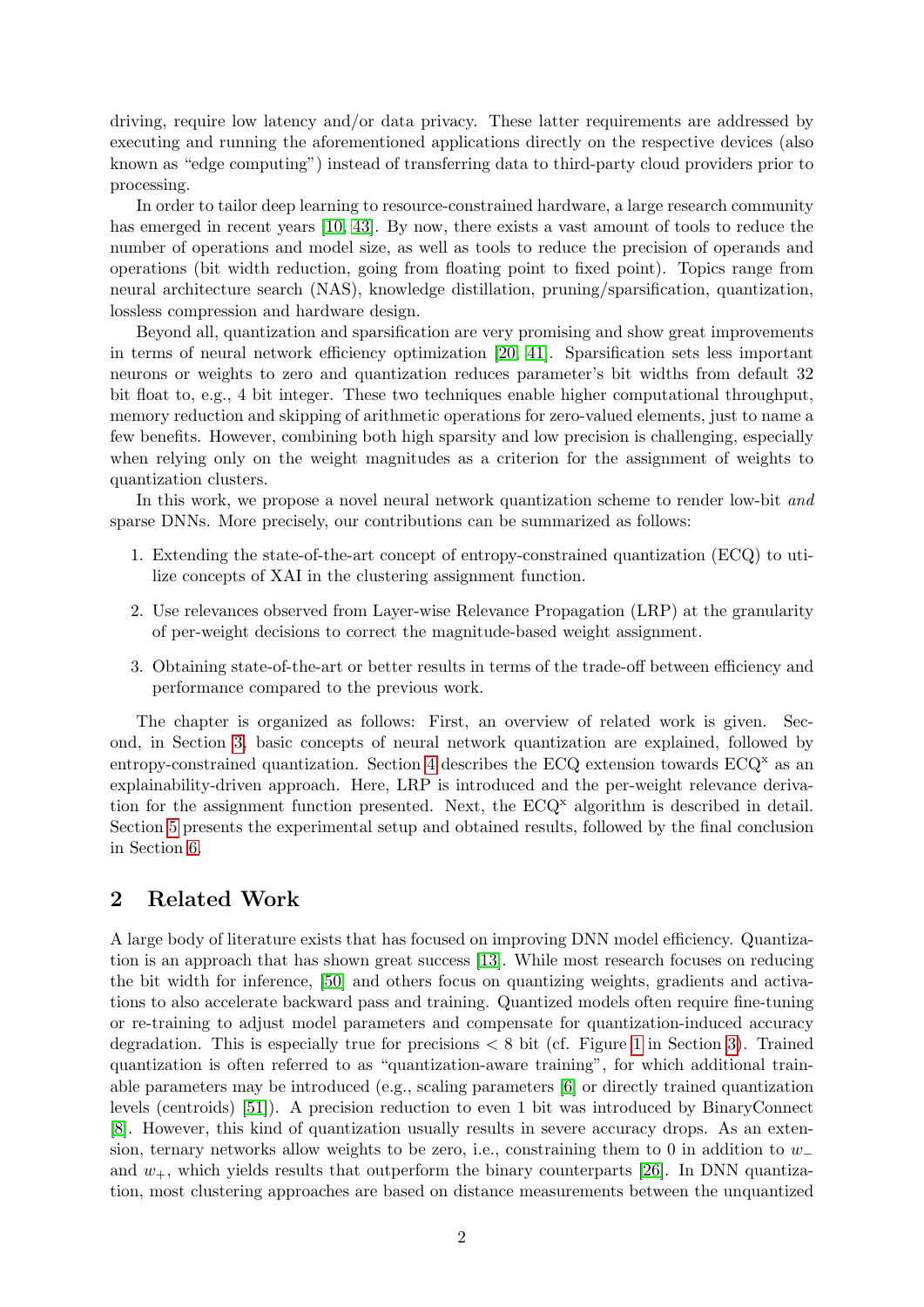weight distribution and the corresponding centroids. The works in [\[7\]](#page-17-4) and [\[30\]](#page-18-3) were pioneering in using Hessian-weighted and entropy-constrained clustering techniques. To the best of our knowledge, [\[32\]](#page-19-5) were the first and only ones to use concepts of XAI for DNN quantization. They use DeepLIFT importance measures which are restricted to the granularity of convolutional channels, whereas our proposed  $ECQ<sup>x</sup>$  computes LRP relevances per weight.

Another method for reducing the memory footprint and computational cost of DNNs is sparsification. In the scope of sparsification techniques, weights with small saliency (i.e., weights which minimally affect the model's loss function) are set to zero, resulting in a sparser computational graph and higher compressible matrices. Thus, it can be interpreted as a special form of quantization, having only one quantization cluster with centroid value 0 to which part of the parameter elements are assigned to. This sparsification can be carried out as unstructured sparsification [\[16\]](#page-18-4), where any weight in the matrix with small saliency is set to zero, independently of its position. Alternatively, a structured sparsification is applied, where an entire regular subset of parameters is set to zero, e.g., entire convolutional filters, matrix rows or columns [\[18\]](#page-18-5). "Pruning" is conceptually related to sparsification but actually removes the respective weights rather than setting them to zero. This has the effect of changing the number of input and output shapes of layers and weight matrices<sup>[1](#page-2-0)</sup>. Most pruning/ sparsification approaches are magnitude-based, i.e., weight saliency is approximated by the weight values, which is straightforward. However, since the early 1990s methods that use, e.g., second-order Taylor information for weight saliency [\[25\]](#page-18-6) have been used alongside other criteria ranging from random pruning to correlation and similarity measures (for the interested reader we recommend [\[20\]](#page-18-1)). In [\[49\]](#page-20-2), LRP relevances were first used for structured pruning.

Generating efficient neural network representations can also be a result of combining multiple techniques. In Deep Compression [\[15\]](#page-17-5), a three-stage model compression pipeline is described. First, redundant connections are pruned iteratively. Next, the remaining weights are quantized. Finally, entropy coding is applied to further compress the weight matrices in a lossless manner. This three stage model is also used in the new international ISO/IEC standard on Neural Network compression and Representation (NNR) [\[22\]](#page-18-7), where efficient data reduction, quantization and entropy coding methods are combined. For coding, the highly efficient universal entropy coder DeepCABAC [\[45\]](#page-19-6) is used, which yields compression gains of up to  $63\times$ . Although the proposed method achieves high compression gains, the compressed representation of the DNN weights require decoding prior to performing inference. In contrast, compressed matrix formats like Compressed Sparse Row (CSR) derive a representation that enables inference directly in the compressed format [\[47\]](#page-20-3).

Orthogonal to the previously described approaches is the research area of Neural Architecture Search (NAS)[\[12\]](#page-17-6). Both manual [\[34\]](#page-19-7) and automated [\[42\]](#page-19-8) search strategies have played an important role in optimizing DNN architectures in terms of latency, memory footprint, energy consumption, etc. Microstructural changes include, e.g., the replacement of standard convolutional layers by more efficient types like depth-wise or point-wise convolutions, layer decomposition or factorization, or kernel size reduction. The macro architecture specifies the type of modules (e.g., inverted residual), their number and connections.

Knowledge distillation (KD) [\[19\]](#page-18-8) is another active branch of research that aims at generating efficient DNNs. The KD paradigm leverages a large teacher model that is used to train a smaller (more efficient) student model. Instead of using the "hard" class labels to train the student, the key idea of model distillation is to deploy the teacher's class probabilities, as they can contain more information about the input.

<span id="page-2-0"></span><sup>&</sup>lt;sup>1</sup>In practice, pruning is often simulated by masking, instead of actually restructuring the model's architecture.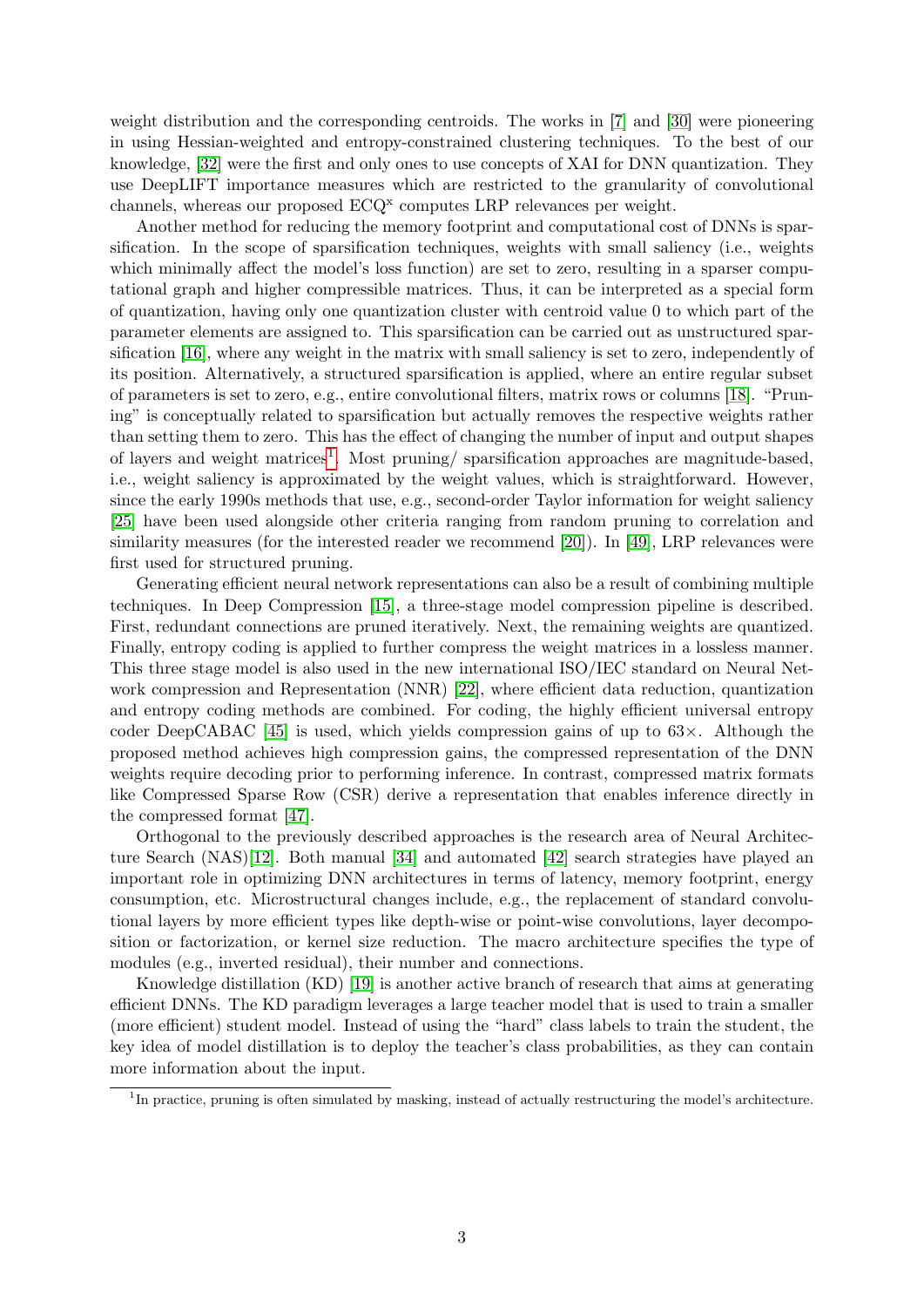

<span id="page-3-1"></span>Figure 1: Difference in sensitivity between activation and weight quantization of the EfficientNet-B0 model pre-trained on ImageNet. As a quantization scheme uniform quantization without re-training was used. Activations are more sensitive to quantization since model performance drops significantly faster. Going below 8 bit is challenging and often requires (quantizationaware) re-training of the model to compensate for the quantization error. Data originates from [\[48\]](#page-20-4).

## <span id="page-3-0"></span>3 Neural Network Quantization

For neural network computing, the default precision used on general hardware like GPUs or CPUs is 32 bit floating-point ("single-precision"), which causes high computational costs, power consumption, arithmetic operation latency and memory requirements [\[41\]](#page-19-4). Here, quantization techniques can also reduce the number of bits required to represent weight parameters and/or activations of the full-precision neural network, as they map the respective data values to a finite set of discrete quantization levels (clusters). Providing  $n$  such clusters allows to represent each data point in only  $\log_2 n$  bit. However, the continuous reduction of the number of clusters generally leads to an increasingly large error and degraded performances (see the EfficientNet- $B0<sup>2</sup>$  $B0<sup>2</sup>$  $B0<sup>2</sup>$  example in Figure [1\)](#page-3-1).

This trade-off is a well-known problem in information theory and is addressed by ratedistortion optimization, a concept in lossy data compression. It aims to determine the minimal number of bits per data symbol (bitrate) at which the reconstruction of the compressed data does not exceed a certain level of distortion. Applying this to the domain of neural network quantization, the objective is to minimize the bitrate of the weight parameters while keeping model degradation caused by quantization below a certain threshold, i.e., the predictive performance of the model should not be affected by reduced parameter precisions. In contrast to multimedia compression approaches, e.g., for audio or video coding, the compression of DNNs has unique challenges and opportunities. Foremost, the neural network parameters to be compressed are not perceived directly by a user, as e.g., for video data. Therefore, the coding or compression error or distortion cannot be directly used as performance measure. Instead, such accuracy measurement needs to be deducted from a subsequent inference step. Then, current neural networks are highly over-parameterized [\[11\]](#page-17-7) which allows for high errors/differences between the full-precision and the quantized parameters (while still maintaining model performance). Also, the various layer types and the location of a layer within the DNN have different impacts on the loss function, and thus different sensitivities to quantization.

<span id="page-3-2"></span>Quantization can be further classified into uniform and non-uniform quantization. The

 $^{2}$ <https://github.com/lukemelas/EfficientNet-PyTorch>, Apache License, Version 2.0 - Copyright (c) 2019 Luke Melas-Kyriazi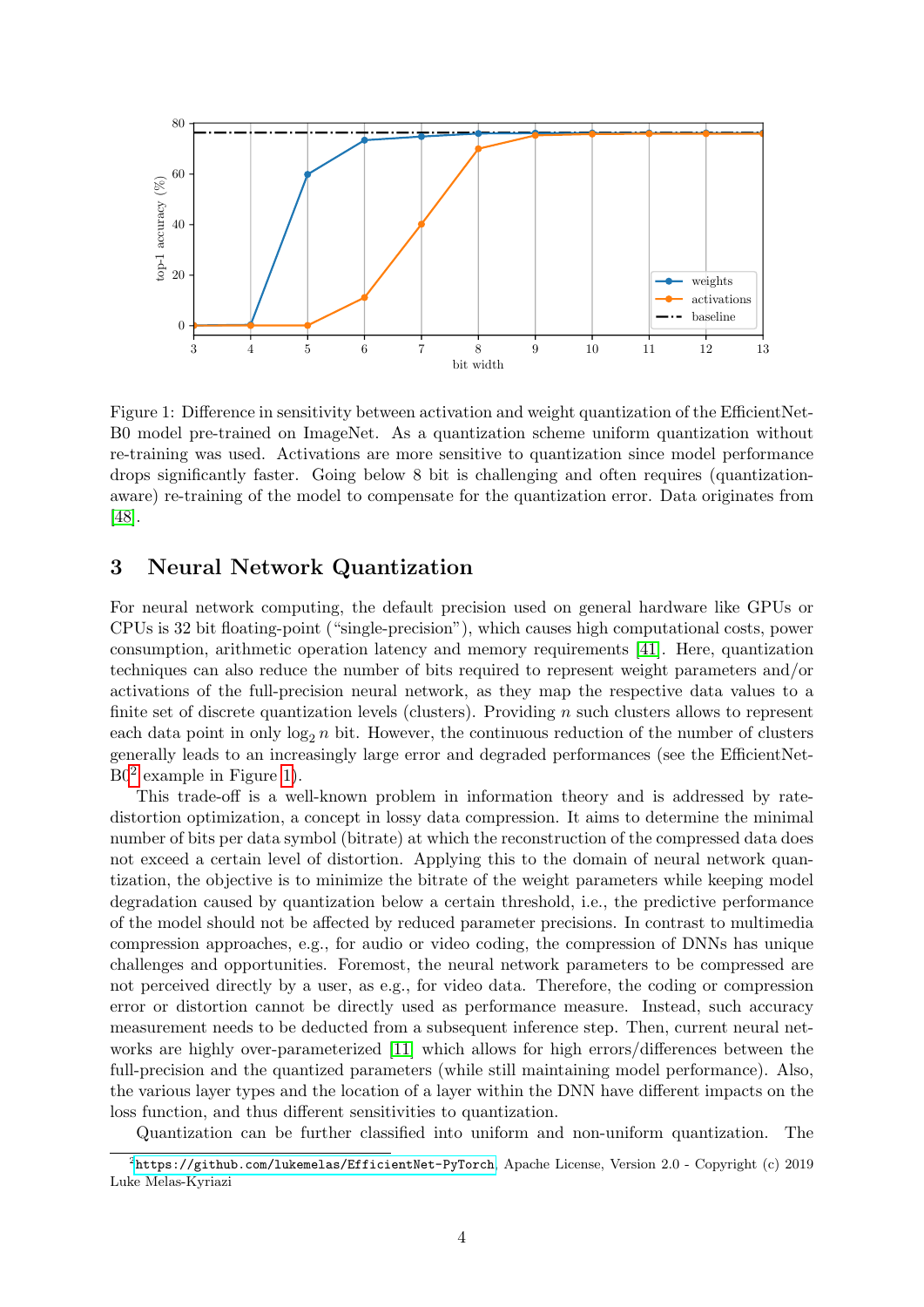

<span id="page-4-0"></span>Figure 2: Quantizing a neural network's layer weights (binned weight distribution shown as green bars) to 7 discrete cluster centers (centroids). The centroids (black bars) were generated by k-means clustering and the height of each bar represents the number of layer weights which are assigned to the respective centroid.

most intuitive way to initialize centroids is by arranging them equidistantly over the range of parameter values (uniform). Other quantization schemes make use of non-uniform mapping functions, e.g., k-means clustering, which is determined by the distribution of weight values (see Figure [2\)](#page-4-0). As non-uniform quantization captures the underlying distribution of parameter values better, it may achieve less distortion compared to equidistantly arranged centroids. However, non-uniform schemes are typically more difficult to deploy on hardware, e.g., they require a codebook (look-up table), whereas uniform quantization can be implemented using a single scaling factor (step size) which allows a very efficient hardware implementation with fixed-point integer logic.

#### 3.1 Entropy-Constrained Quantization

As discussed in [\[47\]](#page-20-3), and experimentally shown in [\[48\]](#page-20-4), lowering the entropy of DNN weights provides benefits in terms of memory as well as computational complexity. The Entropy-Constrained Quantization (ECQ) algorithm is a clustering algorithm that also takes the entropy of the weight distributions into account. More precisely, the first-order entropy  $H =$  $-\sum_{c} P_c \log_2 P_c$  is used, where  $P_c$  is the ratio of the number of parameter elements in the c-th cluster to the number of all parameter elements (i.e., the source distribution). To recall, the entropy  $H$  is the theoretical limit of the average number of bits required to represent any element of the distribution [\[37\]](#page-19-9).

Thus, ECQ assigns weight values not only based on their distances to the centroids, but also based on the information content of the clusters. Similar to other rate-distortion-optimization methods, ECQ applies Lagrange optimization:

<span id="page-4-1"></span>
$$
\mathbf{A}^{(l)} = \underset{c}{\text{argmin}} \ d(\mathbf{W}^{(l)}, w_c^{(l)}) - \lambda^{(l)} \log_2(P_c^{(l)}). \tag{1}
$$

Given the full-precision weight matrix  $\mathbf{W}^{(l)}$  and the centroid values  $w_c^{(l)}$  of layer l, the first term in Equation [\(1\)](#page-4-1) measures the squared distance between all weight elements and the centroids, indexed by c. The second term in Equation  $(1)$  is weighted by the scalar Lagrange parameter  $\lambda^{(l)}$  and describes the entropy constraint. More precisely, the information content I is considered, i.e.,  $I = -\log_2(P_c^{(l)})$ , where the probability  $P_c^{(l)} \in [0,1]$  defines how likely a weight element  $w_{ij}^{(l)} \in \mathbf{W}^{(l)}$  is going to be assigned to centroid  $w_c^{(l)}$ . Data elements with a high occurrence frequency, or a high probability, contain a low information content, and vice versa. P is calculated layer-wise as  $P_c^{(l)} = N_{w_c}^{(l)}/N_{\bf W}^{(l)}$ , with  $N_{w_c}^{(l)}$  being the number of full-precision weight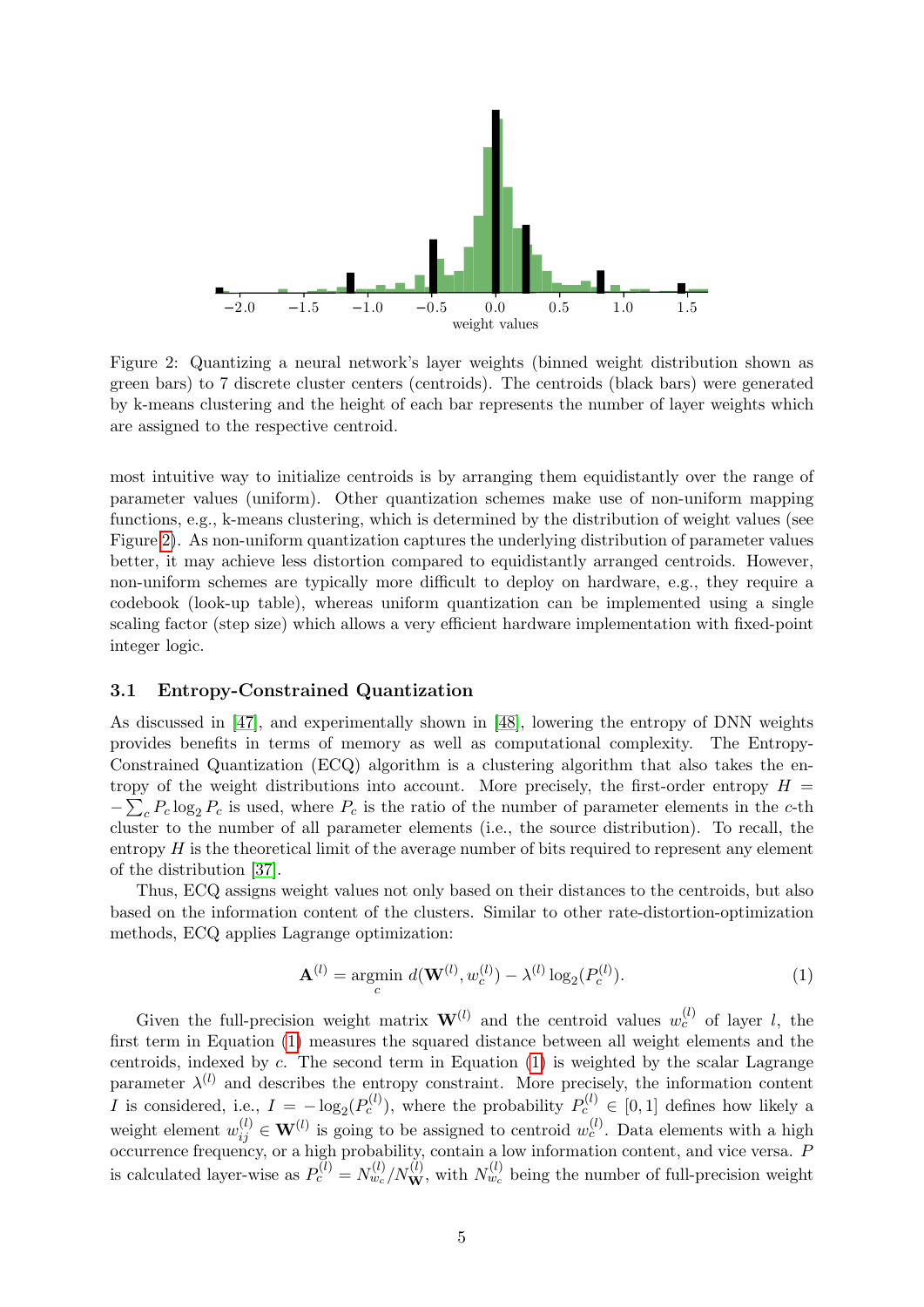elements assigned to the cluster with centroid value  $w_c^{(l)}$  (based on the squared distance), and  $N_{\bf W}^{(l)}$  being the total number of parameters in  ${\bf W}^{(l)}$ . Note that  $\lambda^{(l)}$  is scaled with a factor based on the number of parameters a layer has in proportion to other layers in the network to mitigate the constraint for smaller layers.

The entropy regularization term motivates sparsity and low-bit weight quantization in order to achieve smaller coded neural network representations. Based on the specific neural network coding optimization, we developed ECQ. This algorithm is based on previous work in Entropy-Constrained Trained Ternarization (EC2T) [\[26\]](#page-18-2). EC2T trains sparse and ternary DNNs to state-of-the-art accuracies. In our developed ECQ, we generalize the EC2T method, such that DNNs of variable bit width can be rendered. Also, ECQ does not train centroid values to facilitate integer arithmetic on general hardware. The proposed quantization-aware training algorithm includes the following steps:

- 1. Quantize weight parameters by applying ECQ (but keep a copy of the full-precision weights).
- 2. Apply Straight-Through Estimator (STE) [\[5\]](#page-17-8):
	- (a) Compute forward and backward pass through quantized model version.
	- (b) Update full-precision weights with scaled gradients obtained from quantized model.

# <span id="page-5-0"></span>4 Explainability-Driven Quantization

Explainable AI techniques can be applied to find relevant features in input as well as latent space. Covering large sets of data, identification of relevant and functional model substructures is thus possible. Assuming over-parameterization of DNNs, the authors of [\[49\]](#page-20-2) exploit this for pruning (of irrelevant filters) to great effect. Their successful implementation shows the potential of applying XAI for the purpose of quantization as well, as sparsification is part of quantization, e.g., by assigning weights to the zero-cluster. Here, XAI opens up the possibility to go beyond regarding model weights as static quantities and to consider the interaction of the model with given (reference) data. This work aims to combine the two orthogonal approaches of ECQ and XAI in order to further improve sparsity and efficiency of DNNs. In the following, the LRP method is introduced, which can be applied to extract relevances of individual neurons, as well as weights.

#### <span id="page-5-1"></span>4.1 Layer-wise Relevance Propagation

Layer-wise Relevance Propagation (LRP) [\[3\]](#page-17-9) is an attribution method based on the conservation of flows and proportional decomposition. It explicitly is aligned to the layered structure of machine learning models. Regarding a model with  $n$  layers

$$
f(x) = f_n \circ \cdots \circ f_1(x) , \qquad (2)
$$

LRP first calculates all activations during the forward pass starting with  $f_1$  until the output layer  $f_n$  is reached. Thereafter, the prediction score  $f(x)$  of any chosen model output is redistributed layer-wise as an initial quantity of relevance  $R_n$  back towards the input. During this backward pass, the redistribution process follows a conservation principle analogous to Kirchhoff's laws in electrical circuits. Specifically, all relevance that flows into a neuron is redistributed towards neurons of the layer below. In the context of neural network predictors, the whole LRP procedure can be efficiently implemented as a forward–backward pass with modified gradient computation, as demonstrated in, e.g., [\[33\]](#page-19-10).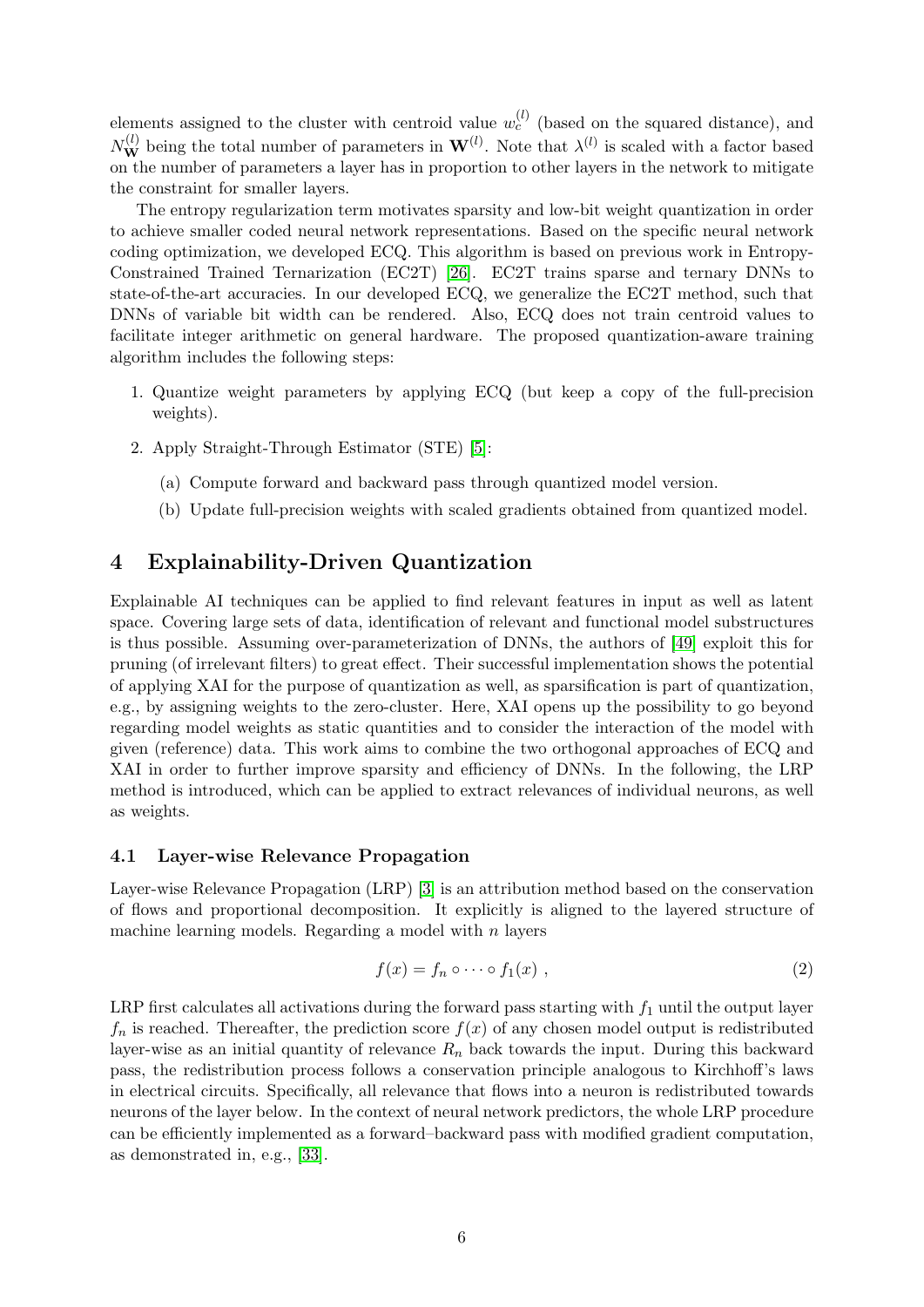

<span id="page-6-2"></span>Figure 3: LRP can be utilized to calculate relevance scores for weight parameters W, which contribute to the activation of output neurons  $z_j$  during the forward pass in interaction with data-dependent inputs  $a_i$ . In the backward pass, relevance messages  $R_{i \leftarrow j}$  can be aggregated at neurons / input activations  $a_i$ , but also at weights W.

Considering a layer's output neuron j, the distribution of its assigned relevance score  $R_i$ towards its lower layer input neurons i can be, in general, achieved by applying the basic decomposition rule

<span id="page-6-0"></span>
$$
R_{i \leftarrow j} = \frac{z_{ij}}{z_j} R_j \tag{3}
$$

where  $z_{ij}$  describes the contribution of neuron i to the activation of neuron j [\[3,](#page-17-9) [27\]](#page-18-9) and  $z_j$  is the aggregation of the pre-activations  $z_{ij}$  at output neuron j, i.e.,  $z_j = \sum_i z_{ij}$ . Here, the denominator enforces the conservation principle over all i contributing to j, meaning  $\sum_i R_{i \leftarrow j} = R_j$ . This is achieved by ensuring the decomposition of  $R_j$  is in proportion to the relative flow of activations  $z_{ij}/z_j$  in the forward pass. The relevance of a neuron i is then simply an aggregation of all incoming relevance quantities

<span id="page-6-3"></span>
$$
R_i = \sum_j R_{i \leftarrow j} \tag{4}
$$

Given the conservation of relevance in the decomposition step of Equation [\(3\)](#page-6-0), this means that  $\sum_i R_i = \sum_j R_j$  holds for consecutive neural network layers. Next to component-wise nonlinearities, linearly transforming layers (e.g., dense or convolutional) are by far the most common and basic building blocks of neural networks such as VGG-16 [\[39\]](#page-19-2) or ResNet [\[17\]](#page-18-0). While LRP treats the former via identity backward passes, relevance decomposition formulas can be given for the latter explicitly in terms of weights  $w_{ij}$  and input activations  $a_i$ . Let the output of a linear neuron be given as  $z_j = \sum_{i,0} z_{ij} = \sum_{i,0} a_i w_{ij}$  with bias "weight"  $w_{0j}$  and respective activation  $a_0 = 1$ . In accordance to Equation [\(3\)](#page-6-0), relevance is then propagated as

<span id="page-6-1"></span>
$$
R_{i \leftarrow j} = \underbrace{\underbrace{a_i w_{ij}}_{z_{ij}} \underbrace{R_j}_{z_j}}_{z_{ij}} = a_i \underbrace{\underbrace{w_{ij}}_{w_{ij}} \underbrace{R_j}_{z_j}}_{\underbrace{\underbrace{a_i}}_{\underbrace{a_i}} \underbrace{R_j}_{\underbrace{z_j}_{\underbrace{z_j}}}_{\underbrace{z_j}_{\underbrace{b z_j}_{\underbrace{b z_j}_{\underbrace{b z_j}_{\underbrace{b z_j}_{\underbrace{b z_j}_{\underbrace{b z_j}_{\underbrace{b z_j}_{\underbrace{c z_j}_{\underbrace{c z_j}_{\underbrace{c z_j}_{\underbrace{c z_j}_{\underbrace{c z_j}_{\underbrace{c z_j}_{\underbrace{c z_j}_{\underbrace{c z_j}_{\underbrace{c z_j}_{\underbrace{c z_j}_{\underbrace{c z_j}_{\underbrace{c z_j}_{\underbrace{c z_j}_{\underbrace{c z_j}_{\underbrace{c z_j}_{\underbrace{c z_j}_{\underbrace{c z_j}_{\underbrace{c z_j}_{\underbrace{c z_j}_{\underbrace{c z_j}_{\underbrace{c z_j}_{\underbrace{c z_j}_{\underbrace{c z_j}_{\underbrace{c z_j}_{\underbrace{c z_j}_{\underbrace{c z_j}_{\underbrace{c z_j}_{\underbrace{c z_j}_{\underbrace{c z_j}_{\underbrace{c z_j}_{\underbrace{c z_j}_{\underbrace{c z_j}_{\underbrace{c z_j}_{\underbrace{c z_j}_{\underbrace{c z_j}_{\underbrace{c z_j}_{\underbrace{c z_j}_{\underbrace{c z_j}_{\underbrace{c z_j}_{\underbrace{c z_j}_{\underbrace{c z_j}_{\underbrace{c z_j}_{\underbrace{c z_j}_{\underbrace{c z_j}_{\underbrace{c z_j}_{\underbrace{c z_j}_{\underbrace{c z_j}_{\underbrace{c z_j}_{\underbrace{c z_j}_{\underbrace{c z_j}_{\underbrace{c z_j}_{\underbrace{c z_j}_{\underbrace{c z_j}_{\underbrace{c z_j}_{\underbrace{c z_j}_{\underbrace{c z_j}_{\underbrace{c z_j}_{\underbrace{c z_j}_{\underbrace{c z_j}_{\underbrace{c z_j}_{\underbrace{c z_j}_{\underbrace{c z_j}_{\underbrace{c z_j}_{\underbrace{c z_j}_{\underbrace{c z_j}_{\underbrace{c z_j}_{\underbrace{c z_j}_{\underbrace{c z_j}_{\underbrace{c z_j}_{\underbrace{c z_j}_{\underbrace{c z_j}_{\underbrace{c z_j}_{\underbrace{c z_j}_{
$$

Equation [\(5\)](#page-6-1) exemplifies, that the explicit computation of the backward directed relevances  $R_{i\leftarrow j}$  in linear layers can be replaced equivalently by a "(modified gradient  $\times$  input)" approach. Therefore, the activation  $a_i$  or weight  $w_{ij}$  can act as the input and target wrt. which the partial derivative regarding output  $z_j$  is computed. The scaled relevance term  $R_j/z_j$  takes the role of the upstream gradient to be propagated.

At this point, LRP offers the possibility to calculate relevances not only of neurons, but also of individual weights, depending on the aggregation strategy, as illustrated in Figure [3.](#page-6-2) This can be achieved by aggregating relevances at the corresponding (gradient) targets, i.e., plugging Equation [\(5\)](#page-6-1) into Equation [\(4\)](#page-6-3). For a dense layer, this yields

$$
R_{w_{ij}} = R_{i \leftarrow j} \tag{6}
$$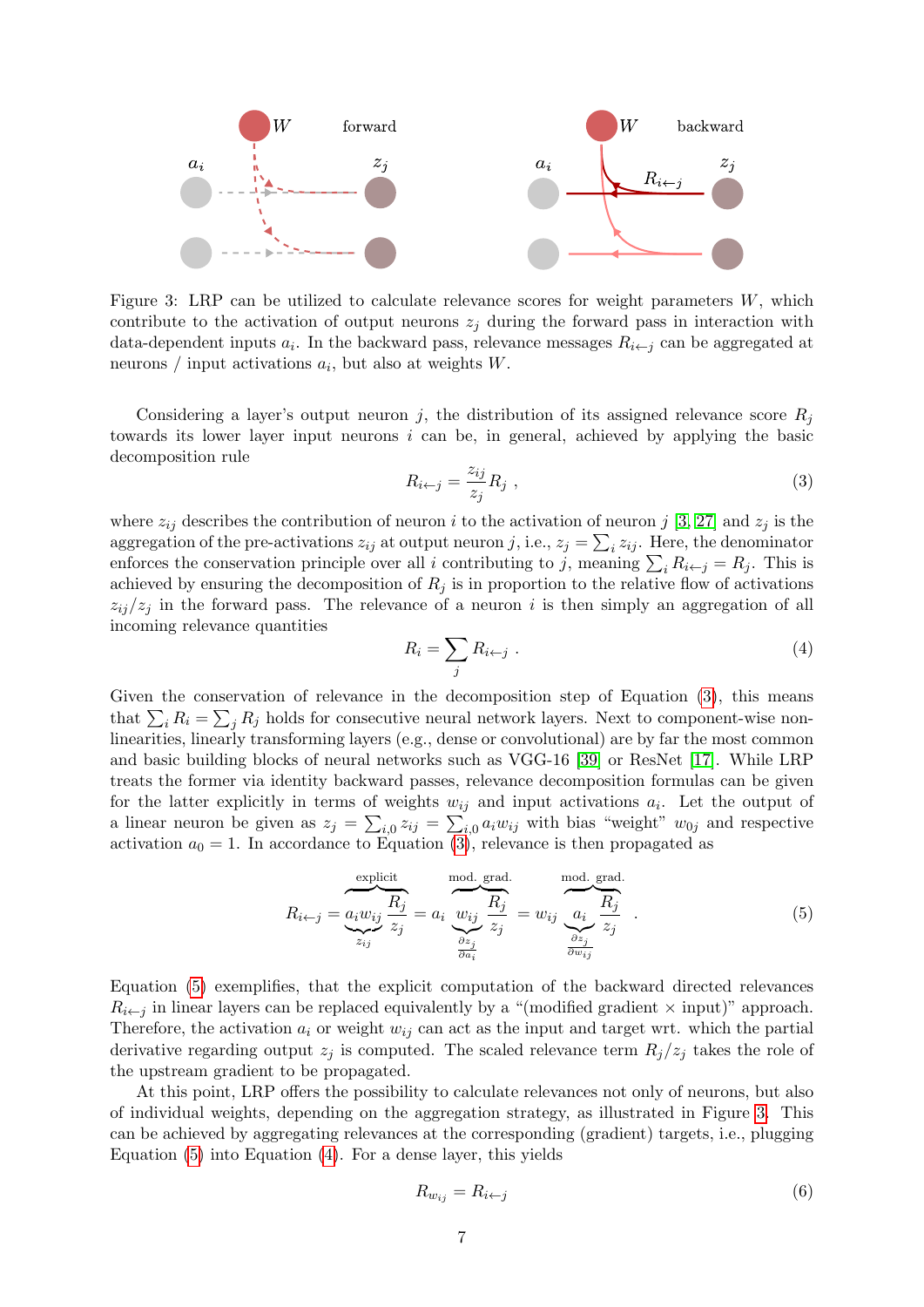with an individual weight as the aggregation target contributing (exactly) once to an output. A weight of a convolutional filter however is applied multiple times within a neural network layer. Here, we introduce a variable  $k$  signifying one such application context, e.g., one specific step in the application of a filter w in a (strided) convolution, mapping the filter's inputs  $i$  to an output j. While the relevance decomposition formula within one such context  $k$  does not change from Equation [\(3\)](#page-6-0), we can uniquely identify its backwards distributed relevance messages as  $R_{i \leftarrow j}^k$ . With that, the aggregation of relevance at the convolutional filter  $w$  at a given layer is given with

<span id="page-7-2"></span>
$$
R_{w_{ij}} = \sum_{k} R_{i \leftarrow j}^{k},\tag{7}
$$

where k iterates over all applications of this filter weight.

Note that in modern deep learning frameworks, derivatives wrt. activations or weights can be computed efficiently by leveraging the available automatic differentiation functionality (autograd) [\[31\]](#page-19-11). Specifying the gradient target, autograd then already merges the relevance decomposition and aggregation steps outlined above. Thus, computation of relevance scores for filter weights in convolutional layers is also appropriately supported, for Equation [\(3\)](#page-6-0), as well as any other relevance decomposition rule which can be formulated as a modified gradient backward pass, such as Equations [\(8\)](#page-7-0) and [\(9\)](#page-7-1). The ability to compute the relevance of individual weights is a critical ingredient for the eXplainability-driven Entropy-Constrained Quantization strategy introduced in Section [4.2.](#page-8-0)

In the following, we will briefly introduce further LRP decomposition rules used throughout our study. In order to increase numerical stability of the basic decomposition rule in Equa-tion [\(3\)](#page-6-0), the LRP  $\varepsilon$ -rule introduces a small term  $\varepsilon$  in the denominator:

<span id="page-7-0"></span>
$$
R_{i \leftarrow j} = \frac{z_{ij}}{z_j + \varepsilon \cdot \text{sign}(z_j)} R_j \tag{8}
$$

The term  $\varepsilon$  absorbs relevance for weak or contradictory contributions to the activation of neuron j. Note here, in order to avoid divisions by zero, the  $sign(z)$  function is defined to return 1 if  $z \geq 0$  and -1 otherwise. In the case of a deep rectifier network, it can be shown [\[1\]](#page-17-10) that the application of this rule to the whole neural network results in an explanation that is similar to (simple) (gradient  $\times$  input) [\[38\]](#page-19-12). A common problem within deep neural networks is, that the gradient becomes increasingly noisy with network depth [\[33\]](#page-19-10), partly a result from gradient shattering [\[4\]](#page-17-11). The  $\varepsilon$  parameter is able to suppress the influence of that noise given sufficient magnitude. With the aim of achieving robust decompositions, several purposed rules next to Equations [\(3\)](#page-6-0) and [\(8\)](#page-7-0) have been proposed in literature (see [\[27\]](#page-18-9) for an overview).

One particular rule choice, which reduces the problem of gradient shattering and which has been shown to work well in practice, is the  $\alpha\beta$ -rule [\[3,](#page-17-9) [28\]](#page-18-10)

<span id="page-7-1"></span>
$$
R_{i \leftarrow j} = \left(\alpha \frac{(z_{ij})^+}{(z_j)^+} - \beta \frac{(z_{ij})^-}{(z_j)^-}\right) R_j ,
$$
\n(9)

where  $(\cdot)^+$  and  $(\cdot)^-$  denote the positive and negative parts of the variables  $z_{ij}$  and  $z_j$ , respectively. Further, the parameters  $\alpha$  and  $\beta$  are chosen subject to the constraints  $\alpha - \beta = 1$  and  $\beta \ge 0$ (i.e.,  $\alpha \geq 1$ ) in order to propagate relevance conservatively throughout the network. Setting  $\alpha = 1$ , the relevance flow is computed only with respect to the positive contributions  $(z_{ij})^+$  in the forward pass. When alternatively parameterizing with, e.g.,  $\alpha = 2$  and  $\beta = 1$ , which is a common choice in literature, negative contributions are included as well, while favoring positive contributions.

Recent works recommend a composite strategy of decomposition rule assignments mapping multiple rules purposedly to different parts of the network [\[27,](#page-18-9) [23\]](#page-18-11). This leads to an increased quality of relevance attributions for the intention of explaining prediction outcomes. In the following, a composite strategy consisting of the  $\varepsilon$ -rule for dense layers and the  $\alpha\beta$ -rule with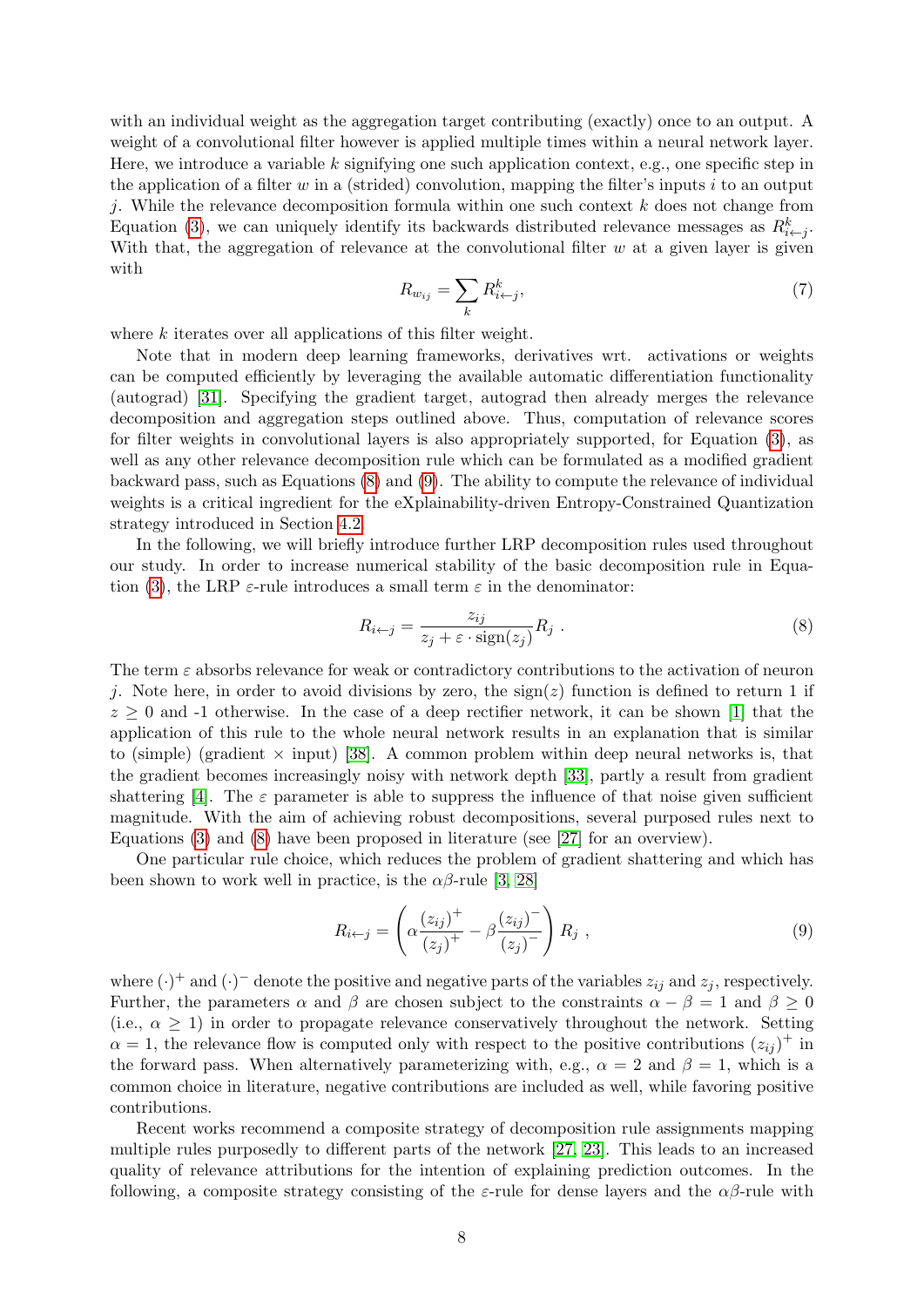$\beta = 1$  for convolutional layers is used. Regarding LRP-based pruning, Yeom et al. [\[49\]](#page-20-2) utilize the  $\alpha\beta$ -rule [\(9\)](#page-7-1) with  $\beta = 0$  for convolutional as well as dense layers. However, using  $\beta = 0$ , subparts of the network that contributed solely negatively, might receive no relevance. In our case of quantization, all individual weights have to be considered. Thus, the  $\alpha\beta$ -rule with  $\beta = 1$ is used for convolutional layers, because it also includes negative contributions in the relevance distribution process and reduces gradient shattering. The LRP implementation is based on the software package Zennit [\[2\]](#page-17-12), which offers a flexible integration of composite strategies and readily enables extensions required for the computation of relevance scores for weights.

#### <span id="page-8-0"></span>4.2 eXplainability-driven Entropy-Constrained Quantization

For our novel eXplainability-driven Entropy-Constrained Quantization (ECQ<sup>x</sup>), we modify the ECQ assignment function to optimally re-assign the weight clustering based on LRP relevances in order to achieve higher performance measures and compression efficiency. The rationale behind using LRP to optimize the ECQ quantization algorithm is two-fold:

Assignment correction: In the quantization process, the entropy regularization term encourages weight assignments to more populated clusters in order to minimize the overall entropy. Since weights are usually normally distributed around zero, the entropy term also strongly encourages sparsity. In practice, this quantization scheme works well rendering sparse and low-bit neural networks for various machine learning tasks and network architectures [\[48,](#page-20-4) [26,](#page-18-2) [46\]](#page-19-13).

From a scientific point of view, however, one might wonder why the shift of numerous weights from their nearest-neighbor clusters to a more distant cluster does not lead to greater model degradation, especially when assigned to zero. The quantization-aware re-training and finetuning can, up to a certain extent, compensate for this shift. Here, the LRP-generated relevances show potential to further improve quantization in two ways: 1) by re-adding "highly relevant" weights (i.e., preventing their assignment to zero if they have a high relevance), and 2) by assigning additional, "irrelevant" weights to zero (i.e., preventing their distance- and entropybased assignment to a non-zero centroid).

We evaluated the discrepancy between weight relevance and magnitude in a correlation analysis depicted in Figure [4.](#page-9-0) Here, all weight values  $w_{ij}$  are plotted against their associated relevance  $R_{w_{ij}}$  for the input layer (left) and output layer (right) of the full-precision model MLP GSC (which will be introduced in Section [5.1\)](#page-11-1). In addition, histograms of both parameters are shown above and to the right of each relevance-weight-chart in Figure [4](#page-9-0) to better visualize the correlation between  $w_{ij}$  and  $R_{w_{ij}}$ . In particular, a weight of high magnitude is not necessarily also a relevant weight. And in contrast, there are also weights of small or medium magnitude that have a high relevance and thus should not be omitted in the quantization process. This phenomenon is especially true for layers closer to the input. The outcome of this analysis strongly motivates the use of LRP relevances for the weight assignment correction process of low-bit and sparse ECQ<sup>x</sup>.

Regularizing effect for training: Since the previously described re-adding (which is also referred to as "regrowth" in literature) and removing of weights due to LRP depends on the propagated input data, weight relevances can change from data batch to data batch. In our quantization-aware training, we apply the STE, and thus the re-assignment of weights, after each forward-backward pass.

The regularizing effect which occurs due to dynamic re-adding and removing weights is probably related to the generalization effect which random Dropout [\[40\]](#page-19-14) has on neural networks. However, as elaborated in the extensive survey by Hoefler et al. [\[20\]](#page-18-1), in terms of dynamic sparsification, re-adding ("drop in") the best weights is as crucial as removing ("drop out") the right ones. Instead of randomly dropping weights, the work in [\[9\]](#page-17-13) shows that re-adding weights based on largest gradients is related to Hebbian learning and biologically more plausible. LRP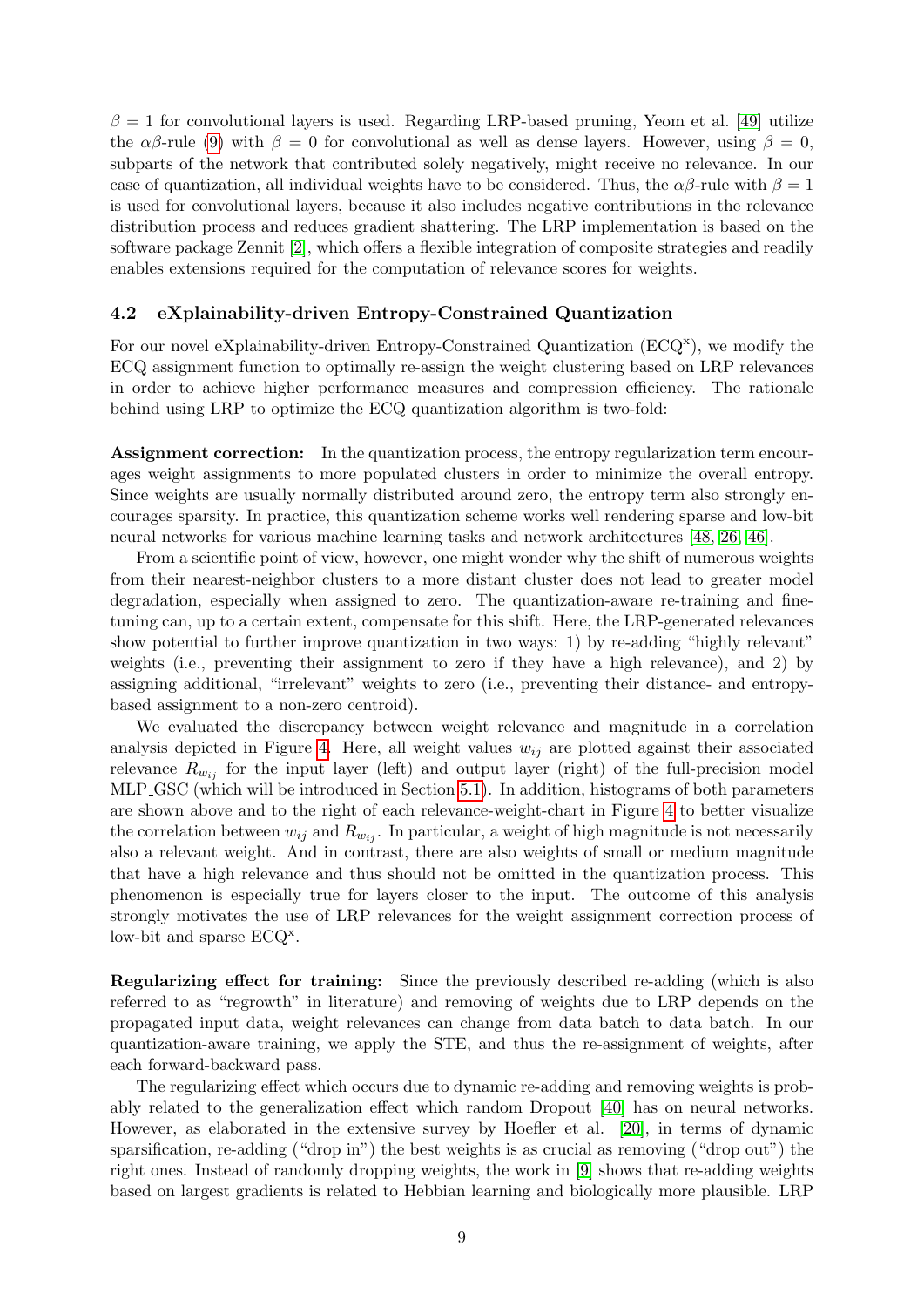

<span id="page-9-0"></span>Figure 4: Weight relevance  $R_{w_{ij}}$  vs. weight value  $w_{ij}$  for the input layer (left) and output layer (right) of the full-precision MLP GSC model (introduced in Section [5.1\)](#page-11-1). The black histograms to the top and right of each panel display the distributions of weights (top) and relevances (right). The blue histograms further show the amount of relevance (blue) of each weight histogram bin. All relevances are collected over the validation set with equally weighted samples (i.e., by choosing  $R_n = 1$ ). The value c measures the Pearsson correlation coefficient between weights and relevances.

relevances go beyond the gradient criterion, which is why we consider it a suitable candidate.

In order to embed LRP relevances in the assignment function [\(1\)](#page-4-1), we update the cost for the zero centroid  $(c = 0)$  by extending it as

$$
\rho \, \mathbf{R}_{W^{(l)}} \cdot \left( d(\mathbf{W}^{(l)}, w_{c=0}^{(l)}) - \lambda^{(l)} \, \log_2(P_{c=0}^{(l)}) \right) \tag{10}
$$

with relevance matrix  $\mathbf{R}_{W^{(l)}}$  containing all weight relevances  $R_{w_{ij}}$  of layer l with row/input index i and column/output index j, as specified in Equation  $(7)$ . The full assignment is thus described by:

<span id="page-9-1"></span>
$$
\mathbf{A}_{\mathbf{x}}^{(l)}(\mathbf{W}^{(l)}) = \operatorname{argmin}_{c} \begin{cases} \rho \ \mathbf{R}_{W^{(l)}} \cdot \left( d(\mathbf{W}^{(l)}, w_{c=0}^{(l)}) - \lambda^{(l)} \ \log_2(P_{c=0}^{(l)}) \right) & , \text{if } c = 0 \\ d(\mathbf{W}^{(l)}, w_c^{(l)}) - \lambda^{(l)} \ \log_2(P_c^{(l)}) & , \text{if } c \neq 0 \end{cases}
$$
(11)

where  $\rho$  is a normalizing scaling factor, which also takes relevances of the previous data batches into account (momentum). The term  $\rho R_W$  increases the assignment cost of the zero cluster for relevant weights and decreases it for irrelevant weights.

Figure [5](#page-10-0) shows an example of one  $ECQ^x$  iteration that includes the following steps: 1) ECQ<sup>x</sup> computes the forward-backward pass through the quantized model, derives gradients and computes LRP relevances. 2) LRP relevances are then scaled by factor  $\rho$ , and 3) gradients are scaled by non-zero centroid values. 4) The scaled gradients are then applied to the full-precision background model, 5) This model is updated with ADAM and the weights are assigned to their nearest-neighbor cluster centroids. 6) Finally, the assignment cost for each weight to each centroid is calculated using the  $\lambda$ -scaled information content of clusters (i.e.,  $I_{-\text{(blue)}} \approx 1.7$ ,  $I_{0 \text{ (green)}} = 1.0 \text{ and } I_{+ \text{ (purple)}} \approx 2.4 \text{ in this example}$  and  $\rho$ -scaled relevances. Here, relevances above the threshold (i.e., mean  $\mathbf{R}_W \approx 0.3$ ) increase the cost for the zero cluster assignment, while relevances below (highlighted in red) decrease it. Each weight is assigned such that the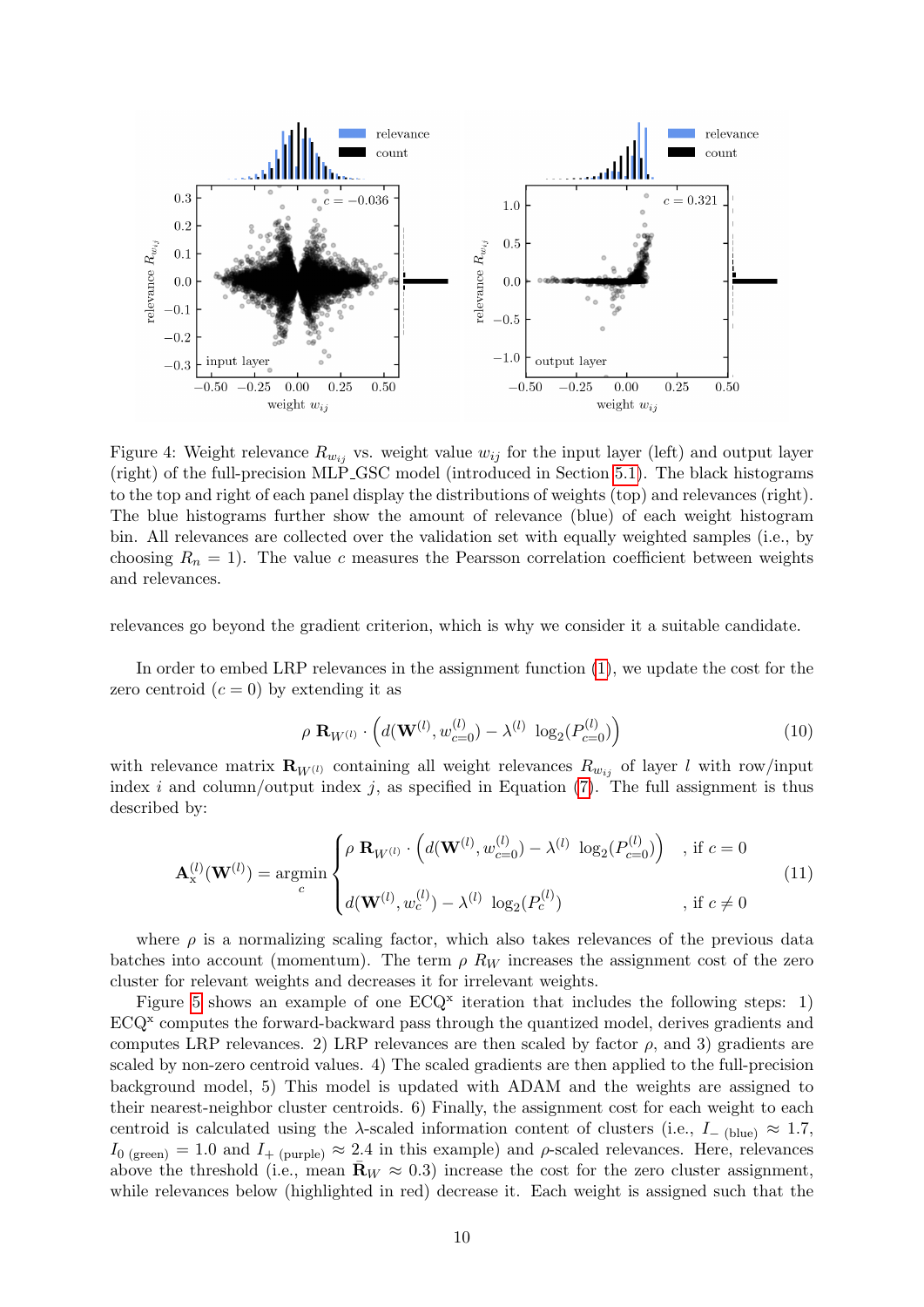

<span id="page-10-0"></span>Figure 5: Exemplary  $ECQ^x$  weight update. For simplicity, 3 centroids are used (i.e., symmetric 2 bit case). The process involves the following steps: 1) Derive gradients and LRP relevances from forward-backward pass. 2) LRP relevance scaling. 3) Gradients scaling. 4) Gradient attachment to full precision background model. 5) Background model update and nearestneighbor clustering. 6) Computing of the assignment cost for each weight using the  $\lambda$ -scaled information content of clusters and the  $\rho$ -scaled relevances. Assign each weight by minimizing the cost. 7) Choosing an appropriate candidate (of various  $\lambda$  and  $\rho$  settings).

cost function is minimized (cf. Equation  $(11)$ ). 7) Depending on the intensity of the entropy and relevance constraints (controlled by  $\lambda$  and  $\rho$ ), different assignment candidates can be rendered to fit a specific deep learning task. In the example shown in Figure [5,](#page-10-0) an exemplary candidate grid was selected, which is depicted at the top left of the Figure. The weight at grid coordinate  $D2$ , for example, was assigned to the zero cluster due to its irrelevance and the weight at  $C3$ due to the entropy constraint.

In the case of dense or convolutional layers, LRP relevances can be computed efficiently using the autograd functionality, as mentioned in Section [4.1.](#page-5-1) For a classification task, it is sensible to use the target class score as a starting point for the LRP backward pass. This way, the relevance of a neuron or weight describes its contribution to the target class prediction. Since the output is propagated throughout the network, all relevance is proportional to the output score. Consequently, relevances of each sample in a training batch are, in general, weighted differently according to their respective model output, or prediction confidence. However, with the aim of suppressing relevances for inaccurate predictions, it is sensible to weigh samples according to the model output, because a low output score usually corresponds to an unconfident decision of the model.

After the relevance calculation of a whole data batch, the relevance scores  $\mathbf{R}_{W^{(l)}}$  are transformed to their absolute value and normalized, such that  $\mathbf{R}_{W^{(l)}} \in [0,1]$ . Even though negative contributions work against an output, they might still be relevant to the network functionality, and their influence is thus considered instead of omitted. On one hand, they can lead to positive contributions for other classes. On the other, they can be relevant to balancing neuron activations throughout the network.

The relevance matrices  $\mathbf{R}_{W^{(l)}}$  resulting from LRP are usually sparse, as can be seen in the weight histograms of Figure [4.](#page-9-0) In order to control the effect of LRP in the assignment function, the relevances are exponentially transformed by  $\beta$ , applying a similar effect as for gamma correction in image processing:

$$
\mathbf{R}_{W^{(l)}}'=(\mathbf{R}_{W^{(l)}})^\beta
$$

with  $\beta \in [0, 1]$ . Here, the parameter  $\beta$  is initially chosen such that the mean relevance  $\hat{R}_{W^{(l)}}$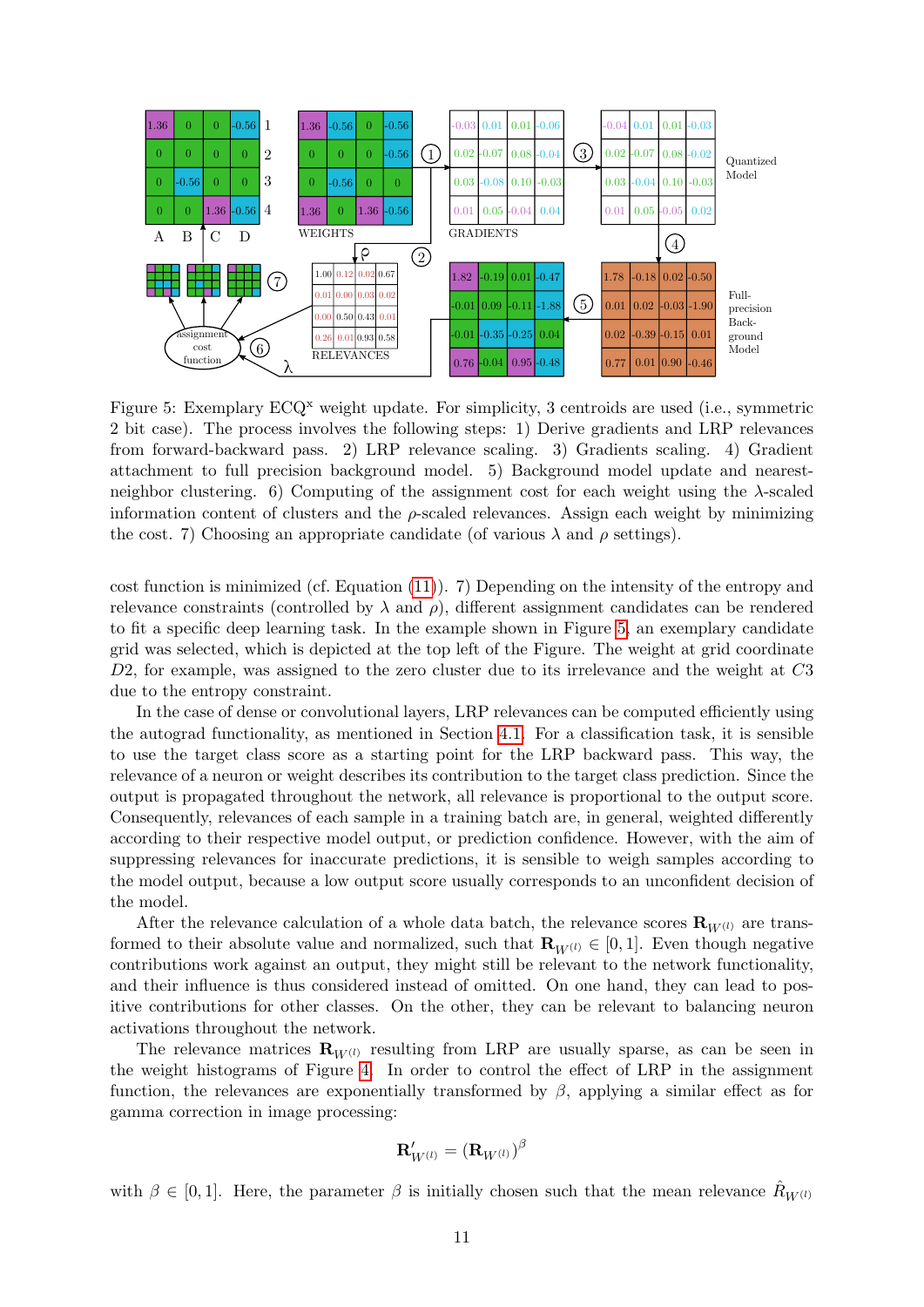does not change the assignment, e.g.,  $\rho \left( \hat{R}_{W^{(l)}} \right)^{\beta} = 1$  or  $\beta = -\frac{\ln \beta}{\ln \hat{R}}$  $\frac{\ln \rho}{\ln \hat{R}_{W^{(l)}}}$ . In order to further control the sparsity of a layer, the target sparsity  $p$  is introduced. If the assignment increases a layer's sparsity by more than the target sparsity p, parameter  $\beta$  is accordingly minimized. Thus, in ECQ<sup>x</sup>, LRP relevances are directly included in the assignment function and their effect can be controlled by parameter  $p$ . An experimental validation of the developed ECQ<sup>x</sup> method, including state-of-the-art comparison and parameter variation tests, is given in the following section.

# <span id="page-11-0"></span>5 Experiments

In the experiments, we evaluate our novel quantization method  $ECQ^x$  using two widely used neural network architectures, namely a convolutional neural network (CNN) and a multilayer perceptron (MLP). More precisely, we deploy VGG16 for the task of small-scale image classification (CIFAR-10) and an MLP with 5 hidden layers and ReLU non-linearities solving the task of keyword spotting in audio data (Google Speech Commands).

In the first subsection, the experimental setup and test conditions are described, while the results are shown and discussed in the second subsection. In particular, results for  $ECQ^x$  hyperparameter variation are shown, followed by a comparison against classical ECQ and results for bit width variation. Finally, overall results for ECQ<sup>x</sup> for different accuracy and compression measurements are shown and discussed.

#### <span id="page-11-1"></span>5.1 Experimental Setup

All experiments were conducted using the PyTorch deep learning framework, version 1.7.1 with torchvision 0.8.2 and torchaudio 0.7.2 extensions. As a hardware platform we used Tesla V100 GPUs with CUDA version 10.2. The quantization-aware training of  $ECQ^x$  was executed for 20 epochs in all experiments. As an optimizer we used ADAM with an initial learning rate of 0.0001. In the scope of the training procedure, we consider all convolutional and fully-connected layers of the neural networks for quantization, including the input and output layers. Note that numerous approaches in related works keep the input and/or output layers in full-precision (32 bit float), which may compensate for the model degradation caused by quantization, but is usually difficult to bring into application and incurs significant overhead in terms of energy consumption.

#### 5.1.1 Google Speech Commands

The Google Speech Commands (GSC [\[44\]](#page-19-15)) dataset consists of 105,829 utterances of 35 words recorded from 2,618 speakers. The standard is to discriminate ten words "Yes", "No", "Up", "Down", "Left", "Right", "On", "Off", "Stop", and "Go", and adding two additional labels, one for "Unknown Words", and another for "Silence" (no speech detected). Following the official Tensorflow example code for training<sup>[3](#page-11-2)</sup>, we implemented the corresponding data augmentation with PyTorch's torchaudio package. It includes randomly adding background noise with a probability of 80% and time shifting the audio [−100, 100] ms with a probability of 50%. To generate features, the audio is transformed to MFCC fingerprints (Mel Frequency Cepstral Coefficients). We use 15 bins and a window length of 2000 ms. To solve GSC, we deploy a MLP (which we name  $MLP$ - $GSC$  in the following) consisting of an input layer, five hidden layers and an output layer featuring 512, 512, 256, 256, 128, 128 and 12 output features, respectively. The MLP GSC was pre-trained for 100 epochs using stochastic gradient descent (SGD) optimization with a momentum of 0.9, an initial learning rate of 0.01 and a cosine annealing learning rate schedule.

<span id="page-11-2"></span> $^3$ [https://github.com/tensorflow/tensorflow/tree/master/tensorflow/examples/speech\\_commands](https://github.com/tensorflow/tensorflow/tree/master/tensorflow/examples/speech_commands)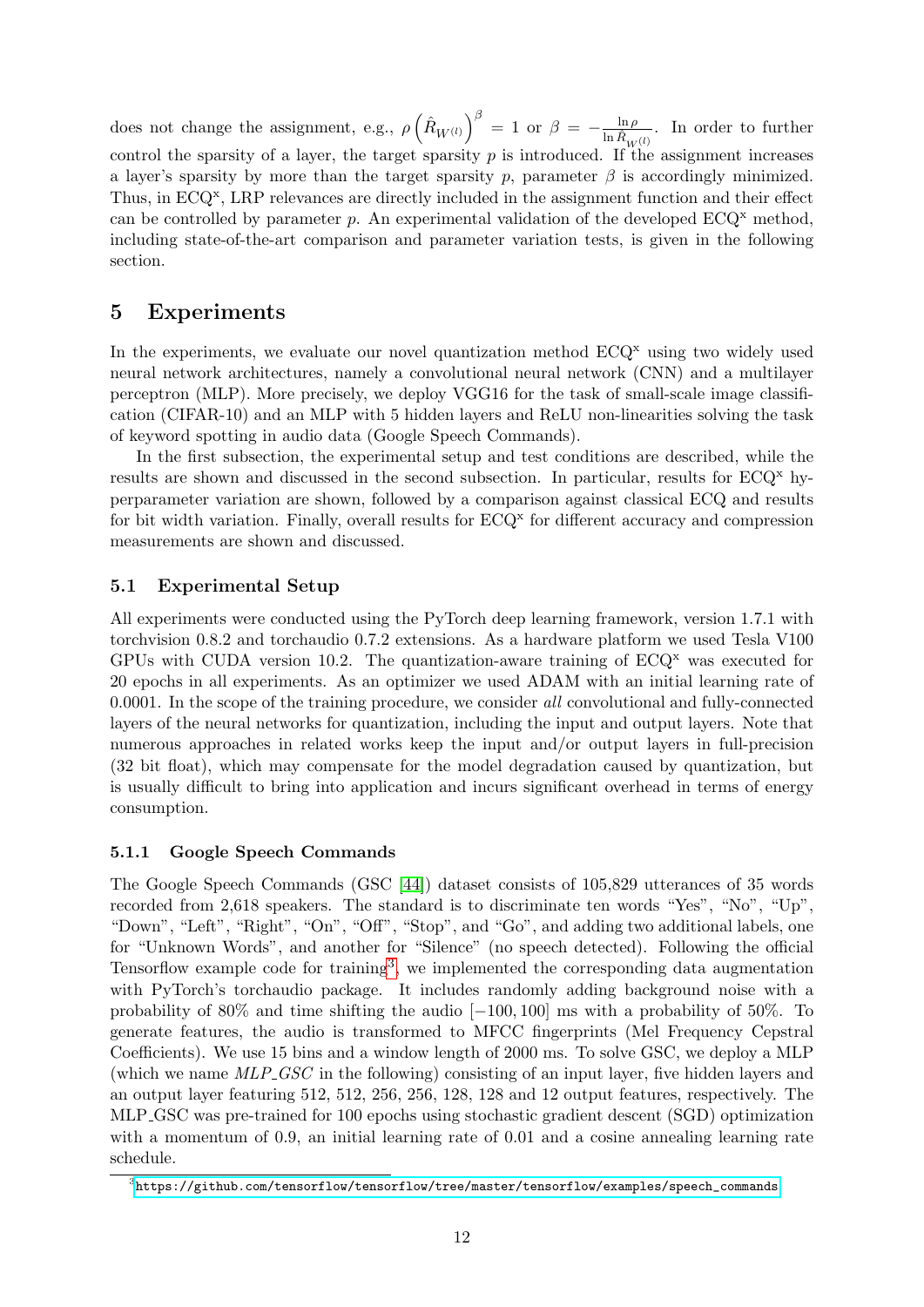

<span id="page-12-1"></span>Figure 6: Hyperparameter p controls the LRP-introduced sparsity.

#### 5.1.2 CIFAR-10

The CIFAR-10 [\[24\]](#page-18-12) dataset consists of natural images with a resolution of  $32 \times 32$  pixels. It contains 10 classes, with 6,000 images per class. Data is split to 50,000 training and 10,000 test images. We use standard data pre-processing, i.e., normalization, random horizontal flipping and cropping. To solve the task, we deploy a VGG16 from the torchvision model zoo<sup>[4](#page-12-0)</sup>. The VGG16 classifier is adapted from 1,000 ImageNet classes to ten CIFAR classes by replacing its three fullyconnected layers (with dimensions [25,088, 4,096], [4,096, 4,096], [4,096, 1,000]) by two ([512, 512], [512, 10]), as a consequence of CIFAR's smaller image size. We also implemented a VGG16 supporting batch normalization (VGG16 bn from torchvision). The VGGs were transfer-learned for 60 epochs using ADAM optimization and an initial learning rate of 0.0005.

## 5.2 ECQ<sup>x</sup> Results

In this subsection, we compare ECQ<sup>x</sup> to state-of-the-art ECQ quantization, analysing accuracy preservation vs. sparsity increase. Furthermore, we investigate ECQ<sup>x</sup> compressibility, behavior on BatchNorm layers, and an appropriate choice of hyperparameters.

### 5.2.1 ECQ<sup>x</sup> Hyperparameter Variation

In ECQ<sup>x</sup>, two important hyperparameters,  $\lambda$  and p, influence the performance and thus are optimized for the comparative experiments described below.  $\lambda$  increases the intensity of the entropy constraint and thus distributes the working points of each trial over a range of sparsities (see Figure [6\)](#page-12-1). The p hyperparameter defines an upper bound for the per-layer percentage of zero values, allowing a maximum amount of p additional sparsity, on top of the  $\lambda$ -introduced sparsity. It thus implicitly controls the intensity of the LRP constraint.

Figure [6](#page-12-1) shows results using several p values for the 4 bit (bw = 4) quantization of the MLP GSC model. Note, that the variation of bit width bw is discussed below the comparative results. For smaller  $p$ , less sparse models are rendered with higher top-1 accuracies in the lowsparsity regime (e.g.,  $p = 0.02$  or  $p = 0.05$  between 30-50% total network sparsity). In the regime of higher sparsity, larger values of  $p$  show a better sparsity-accuracy trade-off. Note, that larger p do not only set more weights to zero but also re-add relevant weights (regrowth). For  $p = 0.4$  and  $p = 0.5$ , both lines are congruent since no layer is achieving more than 40% additional LRP-introduced sparsity with the initial  $\beta$  value (cf. Section [4.2\)](#page-8-0).

<span id="page-12-0"></span><sup>4</sup> <https://pytorch.org/vision/stable/models.html>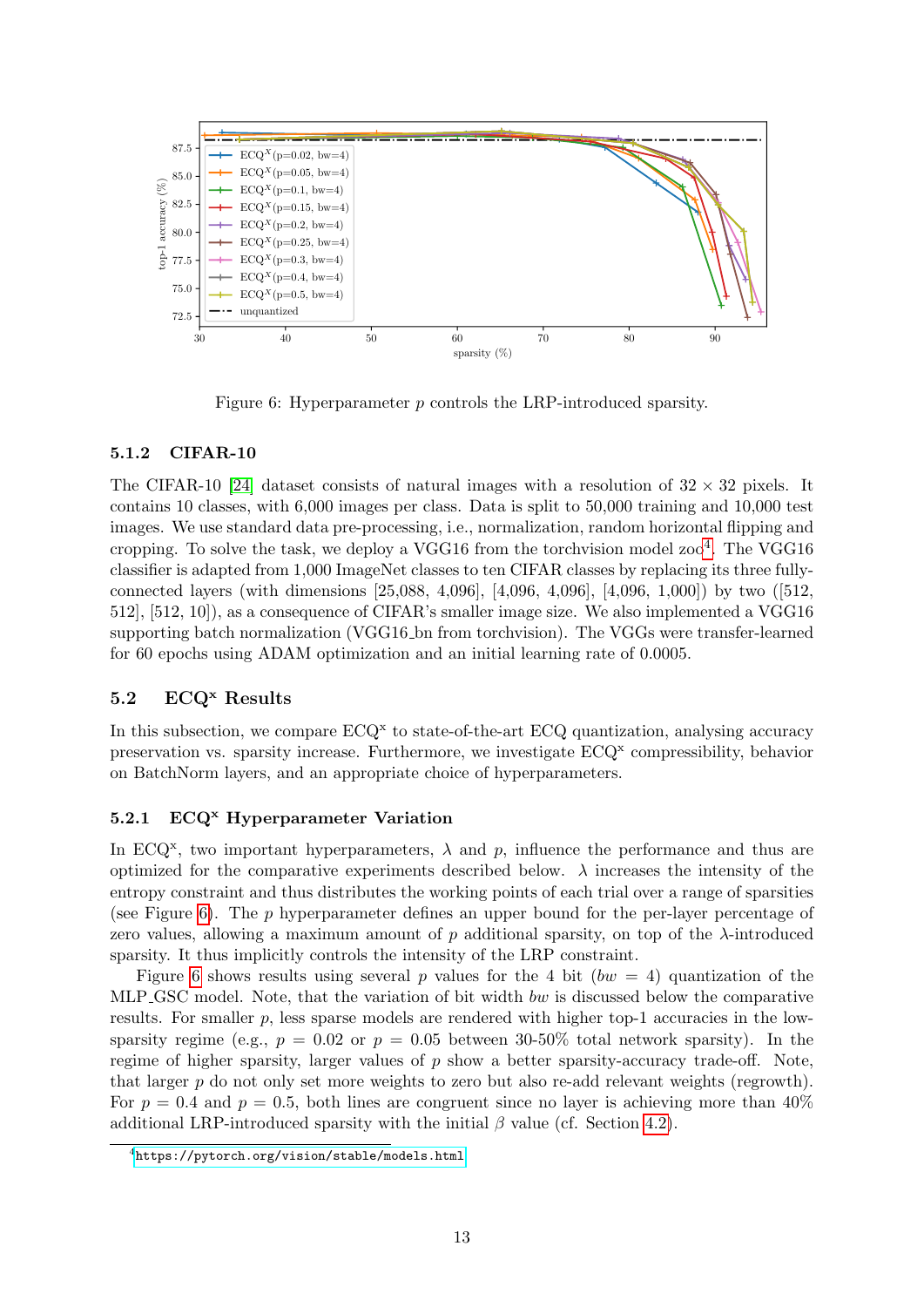

<span id="page-13-0"></span>Figure 7: Resulting model performances, when applying ECQ vs.  $ECQ^x$  4 bit quantization on MLP GSC (left) and VGG16 (right). Each point corresponds to a model rendered with a specific  $\lambda$  which is a regulator for the entropy constraint and thus incrementally enhances sparsity. Abbreviations in the legend labels refer to bit width  $(bw)$  and target sparsity  $(p)$ , which is defined in [4.2.](#page-8-0)



<span id="page-13-1"></span>Figure 8: Resulting model performances, when applying ECQ vs.  $ECQ^x$  4 bit quantization on VGG16 and VGG16 with BatchNorm modules.

# 5.2.2  $ECQ<sup>x</sup>$  vs.  $ECQ$  Analysis

As shown in Figure [7,](#page-13-0) the LRP-driven  $ECQ^x$  approach renders models with higher performance and simultaneously higher efficiency. In this comparison, efficiency is determined in terms of sparsity, which can be exploited to compress the model more or to skip arithmetic operations with zero values. Both methods achieve a quantization to 4 bit integer without any performance degradation of the model. Performance is even slightly increased due to quantization when compared to the unquantized baseline. In the regime of high sparsity, model accuracy of the previous state-of-the-art (ECQ) drops significantly faster compared to the LRP-adjusted quantization scheme.

Regarding the handling of BatchNorm modules for LRP, it is proposed in literature to merge the BatchNorm layer parameters with the preceding linear layer [\[14\]](#page-17-14) into a single linear transformation. This canonization process is sensible, because it reduces the number of computational steps in the backward pass while maintaining functional equivalence between the original and the canonized model in the forward pass.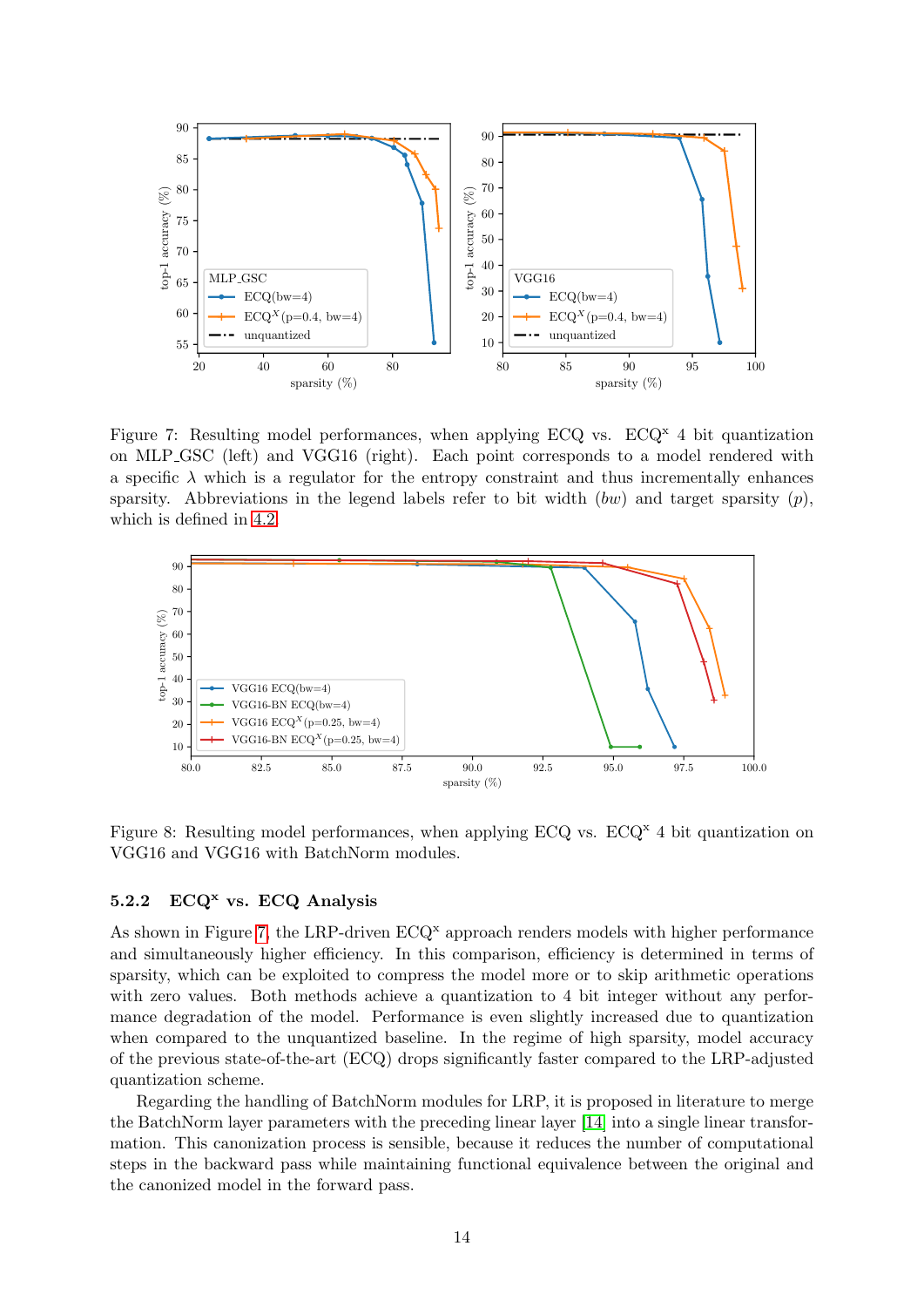

<span id="page-14-0"></span>Figure 9: Resulting MLP\_GSC model performances vs. memory footprint, when applying ECQ<sup>x</sup> with 2 bit to 5 bit quantization.

It has been further shown, that network canonization can increase explanation quality [\[14\]](#page-17-14). With the aim of computing weight relevance scores for a BatchNorm layer's adjacent linear layer in its original (trainable) state, keeping the layers separate is more favorable than merging. Therefore, the  $\alpha\beta$ -rule with  $\beta = 1$  is also applied to BatchNorm layers. The quantization results of the VGG architecture with BatchNorm modules are shown in Figure [8.](#page-13-1)

#### 5.2.3 Bit Width Variation

Bit width reduction has multiple benefits over full-precision in terms of memory, latency, power consumption, and chip area efficiency. For instance, a reduction from standard 32 bit precision to 8 bit or 4 bit directly leads to a memory reduction of almost  $4\times$  and  $8\times$ . Arithmetic with lower bit width is exponentially faster if the hardware supports it. E.g., since the release of NVIDIA's Turing architecture, 4 bit integer is supported which increases the throughput of the RTX 6000 GPU to 522 TOPS (tera operations per second), when compared to 8 bit integer (261 TOPS) or 32 bit floating point (14.2 TFLOPS) [\[29\]](#page-18-13). Furthermore, Horowitz showed that, for a 45 nm technology, low-precision logic is significantly more efficient in terms of energy and area [\[21\]](#page-18-14). For example, performing 8 bit integer addition and multiplication is  $30\times$  and  $19\times$  more energy efficient compared to 32 bit floating point addition and multiplication. The respective chip area efficiency is increased by  $116\times$  and  $27\times$  as compared to 32 bit float. It is also shown that memory reads and writes have the highest energy cost, especially when reading data from external DRAM. This further motivates bit width reduction because it can reduce the number of overall RAM accesses since more data fits into the same caches/registers when having a reduced precision.

In order to investigate different bit widths in the regime of ultra low precision, we compare the compressibility and model performances of the deployed networks when quantized to 2 bit, 3 bit, 4 bit and 5 bit integer values (see Figures [9](#page-14-0) and [10\)](#page-15-1). Here, we directly encoded the integer tensors with the DeepCABAC codec of the ISO/IEC MPEG NNR standard [\[22\]](#page-18-7). The least sparse working points of each trial, i.e., the rightmost data points of each line, show the expected behaviour, namely that compressibility is increased by continuously reducing the bit width from 5 bit to 2 bit. However, this effect decreases or even reverses when the bit width is in the range of 3 bit to 5 bit. In other words, reducing the number of centroids from  $2^5 = 32$ to  $2^3 = 8$  does not necessarily lead to a further significant reduction in the resulting bitstream size if sparsity is predominant. The 2 bit quantization still minimizes the size of the bit stream, even if, especially for the VGG model, more accuracy is sacrificed for this purpose. Note that compressibility is only one reason for reducing bit width besides, for example, speeding up model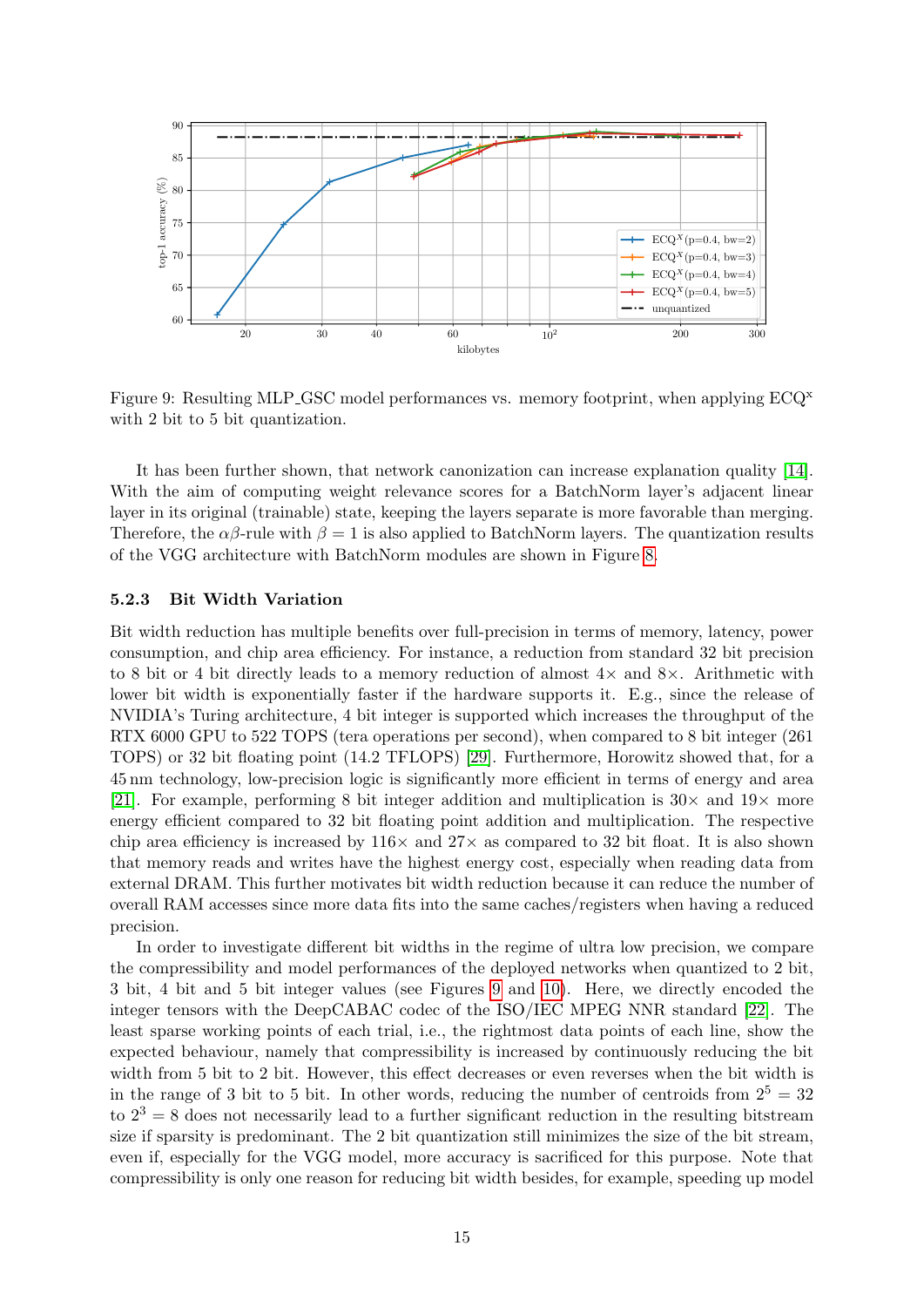

<span id="page-15-1"></span>Figure 10: Resulting VGG16 model performances vs. memory footprint, when applying  $ECQ^x$ with 2 bit to 5 bit quantization.

inference due to increased throughput.

#### 5.2.4 ECQ<sup>x</sup> Results Overview

In addition to the performance graphs in the previous subsections, all quantization results are summarized in Table [1.](#page-16-0) Here,  $ECQ^x$  and  $ECQ$  are compared specifically for a 2 and 4 bit quantization as these fit particularly well to power-of-two hardware registers. The  $ECQ^{\alpha}$  4 bit quantization achieves a compression ratio for VGG16 of  $103\times$  with a negligible drop in accuracy of −0.1%. In comparison, ECQ achieves the same compression ratio only with a model degradation of  $-1.23\%$  top-1 accuracy. For the 4 bit quantization of MLP GSC, ECQ<sup>x</sup> achieves its highest accuracy ("drop", i.e., increase of  $+0.71\%$  compared to the unquantized baseline model) with a compression ratio that is almost 10% larger compared to the highest achievable accuracy of ECQ  $(+0.47\%)$ . For sparsities beyond 70% ECQ significantly reduces the model's predictive performance, e.g., at a sparsity of  $80.39\%$  ECQ shows a loss of  $-1.40\%$  whereas ECQ<sup>x</sup> only degrades by  $-0.34\%$ .

And finally, the 2 bit results in Table [1](#page-16-0) show two major findings: 1) With only a minor model degradation all weight layers can also be quantized to only 4 discrete centroid values while still maintaining a high level of sparsity, 2) ECQ<sup>x</sup> renders higher compressible models in comparison to ECQ, as indicated by the higher compression ratios CR.

# <span id="page-15-0"></span>6 Conclusion

In this chapter we presented a new entropy-constrained neural network quantization method (ECQ<sup>x</sup> ), utilizing weight relevance information from Layer-wise Relevance Propagation (LRP). Thus, our novel method combines concepts of explainable AI (XAI) and information theory. In particular, instead of only assigning weight values based on their distances to respective quantization clusters, the assignment function additionally considers weight relevances based on LRP. In detail, each weight's contribution to inference in interaction with the transformed data, as well as cluster information content is calculated and applied. For this approach, we first utilized the observation that a weight's magnitude does not necessarily correlate with its importance or relevance for a model's inference capability. Next, we verified this observation in a relevance vs. weight (magnitude) correlation analysis and subsequently introduce our  $ECQ^x$  method. As a result, smaller weight parameters that are usually omitted in a classical quantization process are preserved, if their relevance score indicates a stronger contribution to the overall neural network accuracy or performance.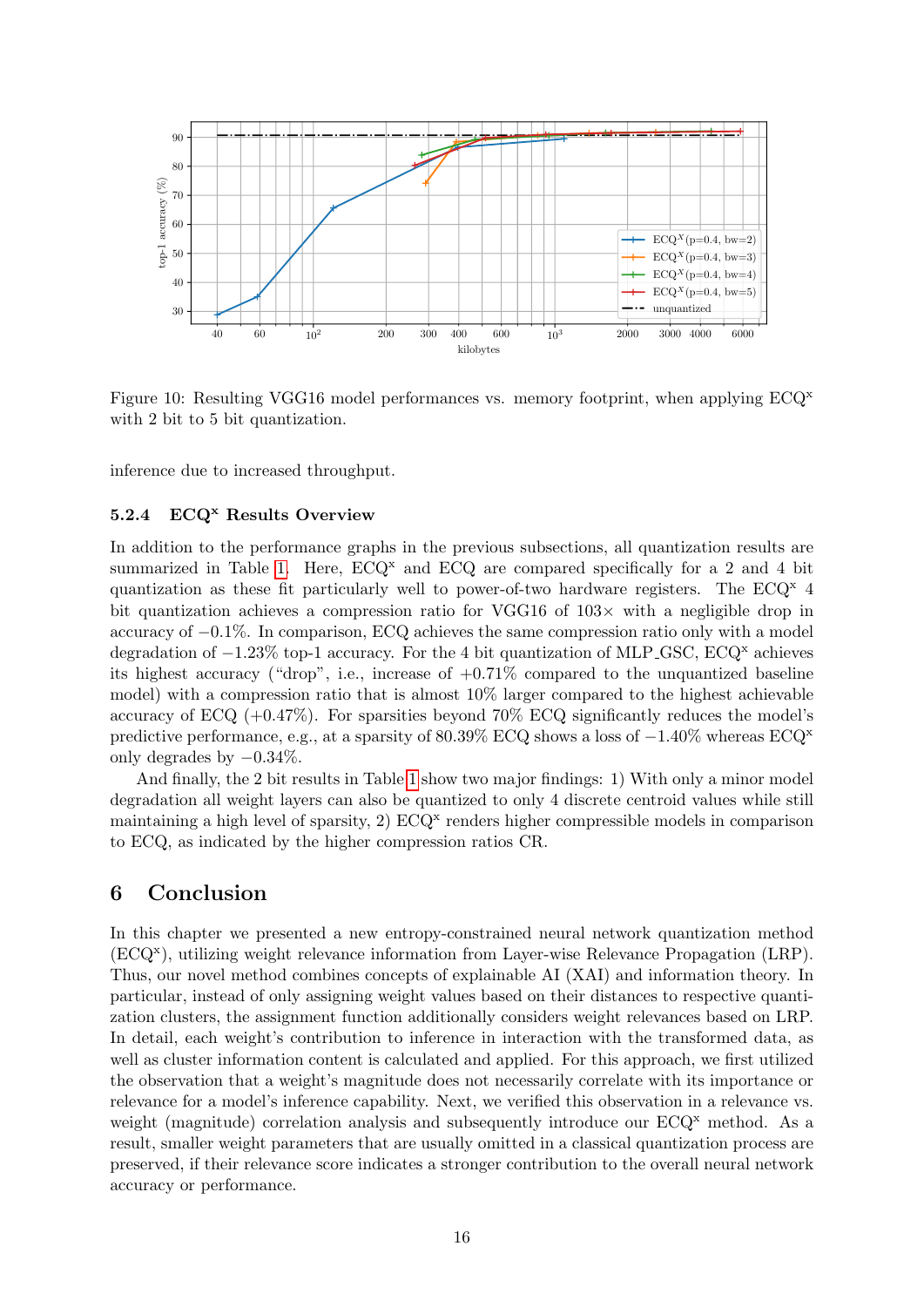<span id="page-16-0"></span>Table 1: Quantization results for  $ECQ<sup>x</sup>$  for 2 bit and 4 bit quantization: highest accuracy, highest compression gain without model degradation (if possible) and highest compression gain with negligible degradation. Underlined values mark the best results in terms of performance and compressibility with negligible drop in top-1 accuracy.

| Model                                                                          | $\text{Prec.}^a$ | Method <sup>b</sup>            | Acc. $(\%)$ | Acc. drop | $W=0$<br>$(\%)^c$<br> W | Size $(kB)$ | $\mathbf{CR}^d$ |
|--------------------------------------------------------------------------------|------------------|--------------------------------|-------------|-----------|-------------------------|-------------|-----------------|
|                                                                                |                  |                                |             |           |                         |             |                 |
| CIFAR-10                                                                       |                  |                                |             |           |                         |             |                 |
| VGG16                                                                          | <b>W4A16</b>     | ECQ <sup>x</sup>               | 92.27       | $+1.55$   | 41.39                   | 4,446.39    | 13.48           |
|                                                                                | W4A16            | ECQ <sup>x</sup>               | 90.86       | $+0.14$   | 91.95                   | 933.99      | 64.17           |
|                                                                                | W4A16            | ECQ <sup>x</sup>               | 90.62       | $-0.10$   | 94.67                   | 584.16      | 102.59          |
|                                                                                | W4A16            | ECQ                            | 92.09       | $+1.37$   | 29.88                   | 4,658.01    | 12.87           |
|                                                                                | <b>W4A16</b>     | ECQ                            | 91.03       | $+0.31$   | 88.03                   | 1,246.27    | 48.09           |
|                                                                                | W4A16            | ECQ                            | 89.49       | $-1.23$   | 93.97                   | 585.40      | 102.37          |
|                                                                                | W2A16            | ECQ <sup>x</sup>               | 90.42       | $-0.30$   | 83.23                   | 1.394,52    | 42.98           |
|                                                                                | W2A16            | ECQ                            | 90.19       | $-0.53$   | 81.58                   | 1,486.76    | 40.31           |
|                                                                                |                  |                                |             |           |                         |             |                 |
| Google Speech Commands                                                         |                  |                                |             |           |                         |             |                 |
| MLP_GSC                                                                        | W4A16            | ECQ <sup>x</sup>               | 88.95       | $+0.71$   | 65.14                   | 128.03      | 20.05           |
|                                                                                | W4A16            | ECQ <sup>x</sup>               | 88.34       | $+0.10$   | 78.77                   | 92.46       | 27.77           |
|                                                                                | <b>W4A16</b>     | ECQ <sup>x</sup>               | 87.89       | $-0.34$   | 80.45                   | 87.52       | 29.33           |
|                                                                                | W4A16            | ECQ                            | 88.71       | $+0.47$   | 59.95                   | 139.96      | 18.34           |
|                                                                                | W4A16            | ECQ                            | 88.32       | $+0.08$   | 70.74                   | 98.32       | 26.11           |
|                                                                                | W4A16            | ECQ                            | 86.84       | $-1.40$   | 80.39                   | 69.67       | 36.85           |
|                                                                                | W2A16            | ECQ <sup>x</sup>               | 87.46       | $-0.78$   | 83.97                   | 68.77       | 37.33           |
| $\overline{a}$ $\overline{r}$ $\overline{r}$ $\overline{a}$<br>$\cdot$ $\cdot$ | W2A16            | ECQ<br>$\cdot$ $\cdot$ $\cdot$ | 87.72       | $-0.52$   | 77.55<br>$\mathbf{1}$   | 78.54       | 32.69           |

 $WxAy$  indicates a quantization of weights and activations to x and y bit.

 $^b$  ECQ refers to ECQ<sup>x</sup> w/o LRP constraint

<sup>c</sup> Sparsity, measured as the percentage of zero-valued parameters in the DNN.

<sup>d</sup> Compression ratio (full-precision size / compressed size) when applying the DeepCABAC codec of the ISO/IEC MPEG NNR standard [\[22\]](#page-18-7).

The experimental results show that this novel  $ECQ^x$  method generates low bit width (2-5 bit) and sparse neural networks while maintaining or even improving model performance. Therefore, in particular the 2 and 4 bit variants are highly suitable for neural network hardware adaptation tasks. Due to the reduced parameter precision and high number of zero-elements, the rendered networks are also highly compressible in terms of file size, e.g., up to  $103 \times$  compared to the full-precision unquantized DNN model, without degrading the model performance. Our  $ECQ^x$ approach was evaluated on different types of models and datasets (including Google Speech Commands and CIFAR-10). The comparative results vs. state-of-the-art entropy-constrainedonly quantization (ECQ) show a performance increase in terms of higher sparsity, as well as a higher compression. Finally, also hyperparameter optimization and bit width variation results were presented, from which the optimal parameter selection for  $ECQ^x$  was derived.

## Acknowledgements

This work was supported by the German Ministry for Education and Research as BIFOLD (ref. 01IS18025A and ref. 01IS18037A), the European Union's Horizon 2020 programme (grant no. 965221 and 957059), and the Investitionsbank Berlin under contract No. 10174498 (Pro FIT programme).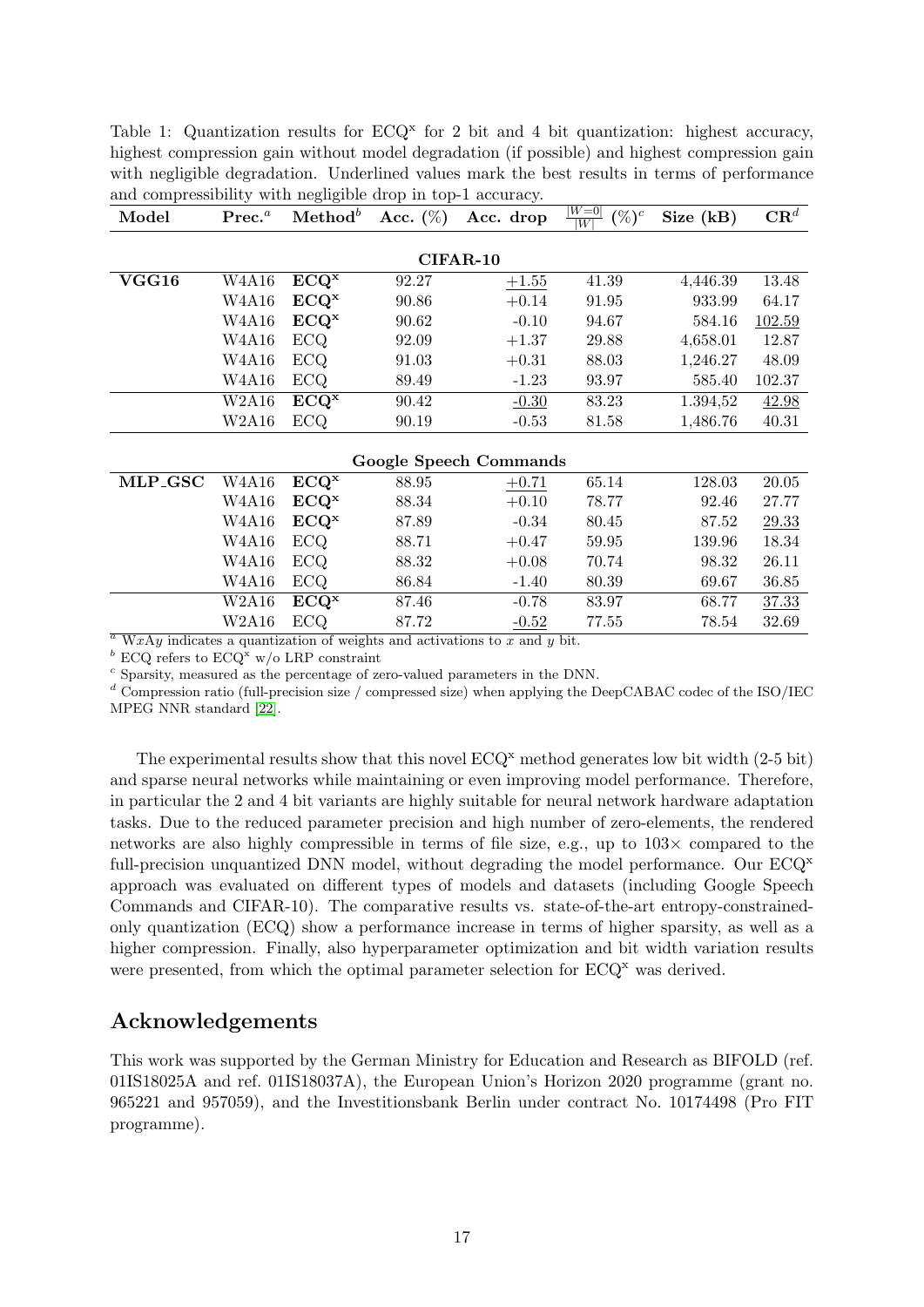## References

- <span id="page-17-10"></span>[1] Ancona, M., Ceolini, E., Öztireli, C., Gross, M.: Gradient-based attribution methods. In: Explainable AI: Interpreting, Explaining and Visualizing Deep Learning, pp. 169–191. Springer (2019)
- <span id="page-17-12"></span>[2] Anders, C.J., Neumann, D., Samek, W., Müller, K.R., Lapuschkin, S.: Software for datasetwide xai: From local explanations to global insights with Zennit, CoRelAy, and ViRelAy. CoRR abs/2106.13200 (2021)
- <span id="page-17-9"></span>[3] Bach, S., Binder, A., Montavon, G., Klauschen, F., Müller, K.R., Samek, W.: On pixelwise explanations for non-linear classifier decisions by layer-wise relevance propagation. PLoS ONE 10(7), e0130140 (2015)
- <span id="page-17-11"></span>[4] Balduzzi, D., Frean, M., Leary, L., Lewis, J., Ma, K.W.D., McWilliams, B.: The shattered gradients problem: If resnets are the answer, then what is the question? In: International Conference on Machine Learning. pp. 342–350. PMLR (2017)
- <span id="page-17-8"></span>[5] Bengio, Y., Léonard, N., Courville, A.C.: Estimating or propagating gradients through stochastic neurons for conditional computation. CoRR abs/1308.3432 (2013)
- <span id="page-17-2"></span>[6] Bhalgat, Y., Lee, J., Nagel, M., Blankevoort, T., Kwak, N.: Lsq+: Improving low-bit quantization through learnable offsets and better initialization. In: Proceedings of the IEEE/CVF Conference on Computer Vision and Pattern Recognition (CVPR) Workshops (June 2020)
- <span id="page-17-4"></span>[7] Choi, Y., El-Khamy, M., Lee, J.: Towards the limit of network quantization. CoRR abs/1612.01543 (2016)
- <span id="page-17-3"></span>[8] Courbariaux, M., Bengio, Y., David, J.P.: Binaryconnect: Training deep neural networks with binary weights during propagations. In: Advances in Neural Information Processing Systems. pp. 3123–3131 (2015)
- <span id="page-17-13"></span>[9] Dai, X., Yin, H., Jha, N.K.: Nest: A neural network synthesis tool based on a grow-andprune paradigm. IEEE Transactions on Computers 68(10), 1487–1497 (2019)
- <span id="page-17-0"></span>[10] Deng, B.L., Li, G., Han, S., Shi, L., Xie, Y.: Model compression and hardware acceleration for neural networks: A comprehensive survey. Proceedings of the IEEE 108(4), 485–532 (2020)
- <span id="page-17-7"></span>[11] Denil, M., Shakibi, B., Dinh, L., Ranzato, M., de Freitas, N.: Predicting parameters in deep learning. In: Advances in Neural Information Processing Systems. pp. 2148–2156 (2013)
- <span id="page-17-6"></span>[12] Elsken, T., Metzen, J.H., Hutter, F.: Neural architecture search: A survey. The Journal of Machine Learning Research 20(1), 1997–2017 (2019)
- <span id="page-17-1"></span>[13] Gholami, A., Kim, S., Dong, Z., Yao, Z., Mahoney, M.W., Keutzer, K.: A survey of quantization methods for efficient neural network inference. CoRR abs/2103.13630 (2021)
- <span id="page-17-14"></span>[14] Guillemot, M., Heusele, C., Korichi, R., Schnebert, S., Chen, L.: Breaking batch normalization for better explainability of deep neural networks through layer-wise relevance propagation. CoRR abs/2002.11018 (2020)
- <span id="page-17-5"></span>[15] Han, S., Mao, H., Dally, W.J.: Deep compression: Compressing deep neural network with pruning, trained quantization and huffman coding. In: 4th International Conference on Learning Representations (ICLR) (2016)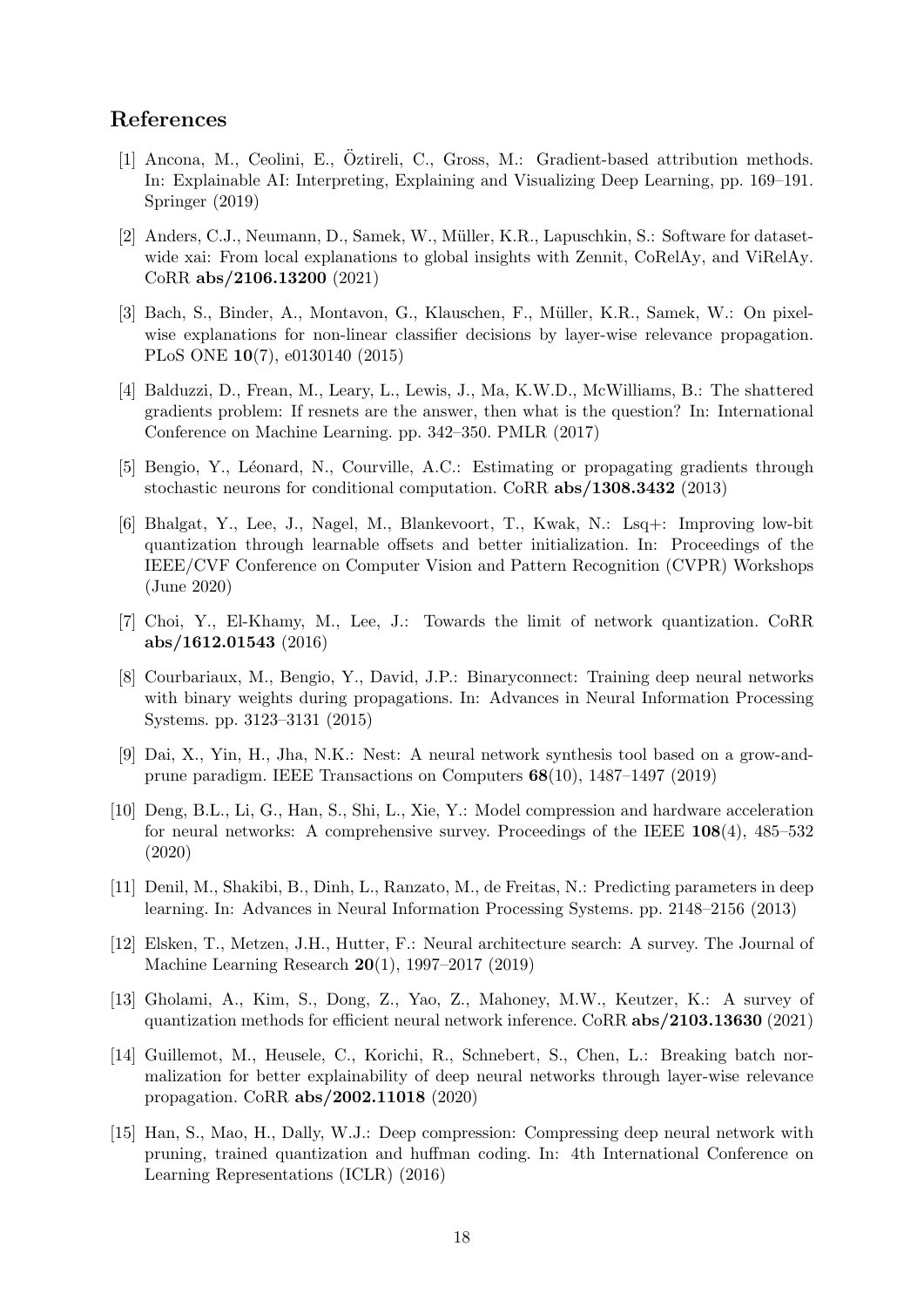- <span id="page-18-4"></span>[16] Han, S., Pool, J., Tran, J., Dally, W.: Learning both weights and connections for efficient neural network. In: Advances in Neural Information Processing Systems. vol. 28. Curran Associates, Inc. (2015)
- <span id="page-18-0"></span>[17] He, K., Zhang, X., Ren, S., Sun, J.: Deep residual learning for image recognition. In: Proceedings of the IEEE conference on computer vision and pattern recognition. pp. 770– 778 (2016)
- <span id="page-18-5"></span>[18] He, Y., Zhang, X., Sun, J.: Channel pruning for accelerating very deep neural networks. In: Proceedings of the IEEE international conference on computer vision. pp. 1389–1397 (2017)
- <span id="page-18-8"></span>[19] Hinton, G.E., Vinyals, O., Dean, J.: Distilling the knowledge in a neural network. ArXiv abs/1503.02531 (2015)
- <span id="page-18-1"></span>[20] Hoefler, T., Alistarh, D., Ben-Nun, T., Dryden, N., Peste, A.: Sparsity in deep learning: Pruning and growth for efficient inference and training in neural networks (2021)
- <span id="page-18-14"></span>[21] Horowitz, M.: 1.1 computing's energy problem (and what we can do about it). In: 2014 IEEE International Solid-State Circuits Conference Digest of Technical Papers (ISSCC). pp. 10–14 (2014)
- <span id="page-18-7"></span>[22] Kirchhoffer, H., Haase, P., Samek, W., M¨uller, K., Rezazadegan-Tavakoli, H., Cricri, F., Aksu, E., Hannuksela, M.M., Jiang, W., Wang, W., Liu, S., Jain, S., Hamidi-Rad, S., Racapé, F., Bailer, W.: Overview of the neural network compression and representation (nnr) standard. IEEE Transaction on Circuits and System for Video Technology pp. 1–14 (2021)
- <span id="page-18-11"></span>[23] Kohlbrenner, M., Bauer, A., Nakajima, S., Binder, A., Samek, W., Lapuschkin, S.: Towards best practice in explaining neural network decisions with lrp. In: 2020 International Joint Conference on Neural Networks (IJCNN). pp. 1–7. IEEE (2020)
- <span id="page-18-12"></span>[24] Krizhevsky, A.: Learning Multiple Layers of Features from Tiny Images (Apr 2009)
- <span id="page-18-6"></span>[25] LeCun, Y., Denker, J.S., Solla, S.A.: Optimal brain damage. In: Advances in neural information processing systems. pp. 598–605 (1990)
- <span id="page-18-2"></span>[26] Marban, A., Becking, D., Wiedemann, S., Samek, W.: Learning sparse & ternary neural networks with entropy-constrained trained ternarization (ec2t). In: The IEEE/CVF Conference on Computer Vision and Pattern Recognition (CVPR) Workshops. pp. 3105–3113 (June 2020)
- <span id="page-18-9"></span>[27] Montavon, G., Binder, A., Lapuschkin, S., Samek, W., M¨uller, K.R.: Layer-wise relevance propagation: an overview. Explainable AI: interpreting, explaining and visualizing deep learning pp. 193–209 (2019)
- <span id="page-18-10"></span>[28] Montavon, G., Samek, W., Müller, K.R.: Methods for interpreting and understanding deep neural networks. Digital Signal Processing 73, 1–15 (2018)
- <span id="page-18-13"></span>[29] NVIDIA Turing GPU Architecture - Graphics Reinvented. Tech. Rep. WP-09183-001\_v01, NVIDIA Corporation (2018)
- <span id="page-18-3"></span>[30] Park, E., Ahn, J., Yoo, S.: Weighted-entropy-based quantization for deep neural networks. In: 2017 IEEE Conference on Computer Vision and Pattern Recognition (CVPR). pp. 7197–7205 (2017)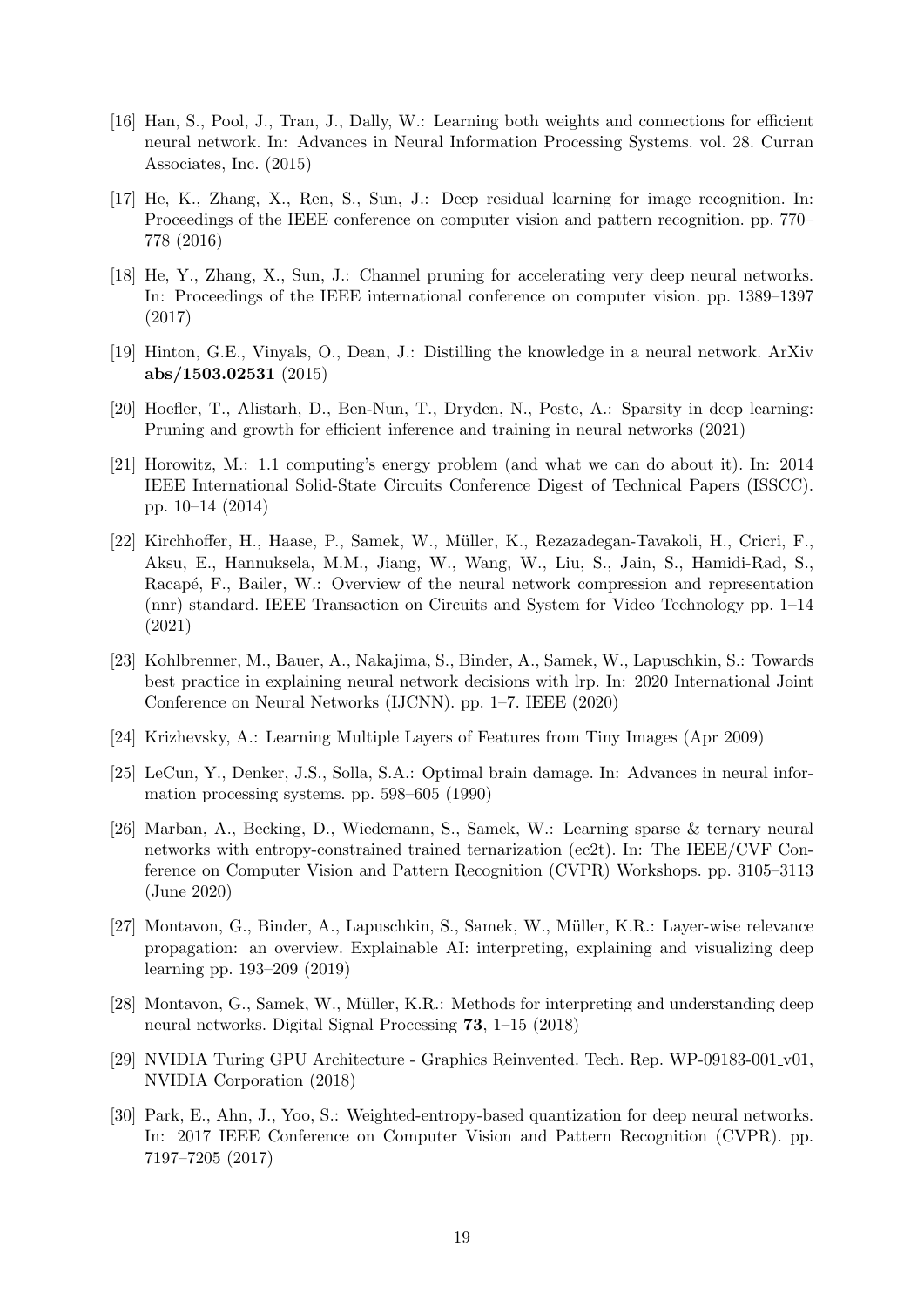- <span id="page-19-11"></span>[31] Paszke, A., Gross, S., Chintala, S., Chanan, G., Yang, E., DeVito, Z., Lin, Z., Desmaison, A., Antiga, L., Lerer, A.: Automatic differentiation in pytorch (2017)
- <span id="page-19-5"></span>[32] Sabih, M., Hannig, F., Teich, J.: Utilizing explainable AI for quantization and pruning of deep neural networks. CoRR abs/2008.09072 (2020)
- <span id="page-19-10"></span>[33] Samek, W., Montavon, G., Lapuschkin, S., Anders, C.J., M¨uller, K.R.: Explaining deep neural networks and beyond: A review of methods and applications. Proceedings of the IEEE 109(3), 247–278 (2021)
- <span id="page-19-7"></span>[34] Sandler, M., Howard, A., Zhu, M., Zhmoginov, A., Chen, L.C.: Mobilenetv2: Inverted residuals and linear bottlenecks. In: Proceedings of the IEEE conference on computer vision and pattern recognition. pp. 4510–4520 (2018)
- <span id="page-19-0"></span>[35] Schütt, K.T., Arbabzadah, F., Chmiela, S., Müller, K.R., Tkatchenko, A.: Quantumchemical insights from deep tensor neural networks. Nature communications  $8(1)$ , 1–8 (2017)
- <span id="page-19-1"></span>[36] Senior, A.W., Evans, R., Jumper, J., Kirkpatrick, J., Sifre, L., Green, T., Qin, C., Zídek, A., Nelson, A.W.R., Bridgland, A., Penedones, H., Petersen, S., Simonyan, K., Crossan, S., Kohli, P., Jones, D.T., Silver, D., Kavukcuoglu, K., Hassabis, D.: Improved protein structure prediction using potentials from deep learning. Nature 577(7792), 706–710 (2020)
- <span id="page-19-9"></span>[37] Shannon, C.E.: A mathematical theory of communication. The Bell System Technical Journal 27(3), 379–423 (1948)
- <span id="page-19-12"></span>[38] Shrikumar, A., Greenside, P., Shcherbina, A., Kundaje, A.: Not just a black box: Learning important features through propagating activation differences. CoRR abs/1605.01713 (2016)
- <span id="page-19-2"></span>[39] Simonyan, K., Zisserman, A.: Very deep convolutional networks for large-scale image recognition. arXiv preprint arXiv:1409.1556 (2014)
- <span id="page-19-14"></span>[40] Srivastava, N., Hinton, G., Krizhevsky, A., Sutskever, I., Salakhutdinov, R.: Dropout: a simple way to prevent neural networks from overfitting. The journal of machine learning research 15(1), 1929–1958 (2014)
- <span id="page-19-4"></span>[41] Sze, V., Chen, Y., Yang, T., Emer, J.S.: Efficient processing of deep neural networks: A tutorial and survey. Proceedings of the IEEE  $105(12)$ ,  $2295-2329$  (2017)
- <span id="page-19-8"></span>[42] Tan, M., Chen, B., Pang, R., Vasudevan, V., Sandler, M., Howard, A., Le, Q.V.: Mnasnet: Platform-aware neural architecture search for mobile. In: Proceedings of the IEEE/CVF Conference on Computer Vision and Pattern Recognition. pp. 2820–2828 (2019)
- <span id="page-19-3"></span>[43] Warden, P., Situnayake, D.: TinyML: Machine Learning with TensorFlow Lite on Arduino and Ultra-low-power Microcontrollers. O'Reilly Media (2020)
- <span id="page-19-15"></span>[44] Warden, P.: Speech commands: A dataset for limited-vocabulary speech recognition. CoRR abs/1804.03209 (2018)
- <span id="page-19-6"></span>[45] Wiedemann, S., Kirchhoffer, H., Matlage, S., Haase, P., Marban, A., Marinc, T., Neumann, D., Nguyen, T., Schwarz, H., Wiegand, T., Marpe, D., Samek, W.: Deepcabac: A universal compression algorithm for deep neural networks. IEEE Journal of Selected Topics in Signal Processing 14(4), 700–714 (2020)
- <span id="page-19-13"></span>[46] Wiedemann, S., Marban, A., Müller, K.R., Samek, W.: Entropy-constrained training of deep neural networks. In: 2019 International Joint Conference on Neural Networks (IJCNN). pp. 1–8 (2019)